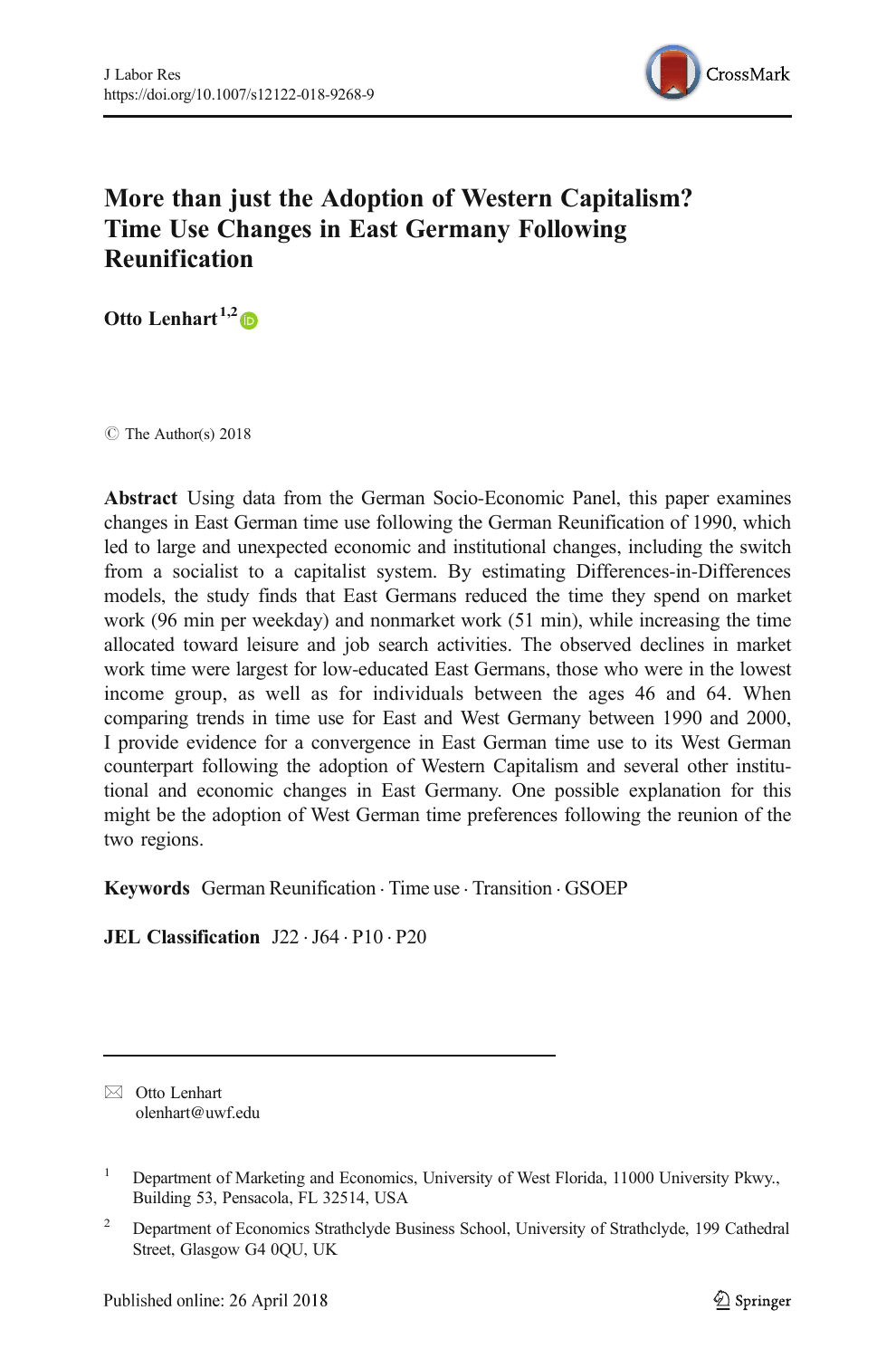# Introduction

The year of 1990 brought dramatic changes to the lives of people in East Germany as the reunion of East and West included a rapid switchover from socialism to capitalism, coupled with significant institutional and economic changes. German Reunification included not only an economic union, but also monetary and social unions. East Germans were suddenly confronted with a new economic system, a new currency and a moredeveloped social welfare system compared to before 1990. Incomes of East German workers increased after reunification following the adoption of West German labor unions, while Easy Germany also received substantial public sector transfer payments from West Germany. Approximately 20% of these transfers went to support labor market policies in the form of unemployment insurance (Hall and Ludwig [1994](#page-22-0)). On the downside, however, due to the significant differences in productivity between East and West Germany before and after 1990, the sudden adoption of West German markets led to a large growth of unemployment rates in the former German Democratic Republic (GDR). Since people in East Germany did not anticipate the dramatic changes that they were confronted with, German Reunification offers a setting close to a "natural" experiment. This study uses these arguably exogenous changes to the lives of East Germans to examine the effects of institutional and economic changes on time allocation.

By using data from the German Socio-Economic Panel (GSOEP), this study addresses two research questions: 1) By using Differences-in-Differences (DD) models and recall survey responses for the years 1990 to 1992, I test how reunification impacted the time that East Germans allocate towards categories, such as market work, nonmarket work, education, childcare, and leisure. 2) By examining general trends in time allocation for East and West Germany between 1990 and 2000, I explore whether the adoption of Western ideologies led to a convergence in time use between the two German regions. This part of the analysis differentiates between changes in time use due to job loss (internal effects) and changes that are driven by the environment and by potential adoptions of the West German culture (external effects).

This study contributes to the existing literature on time use in several ways. First, given the magnitude of economic, institutional and social changes, which include a shift from socialism to capitalism, an examination of the impacts of German Reunification on time allocation guarantees that all individuals in the sample were directly affected by the changes. Second, by differentiating between internal and external effects of reunification on time use, the study is able to provide evidence on whether social and cultural adoptions of Western lifestyles occurred shortly after the large changes to the system in East Germany in 1990. Thus, the study provides suggestive evidence for welfare effects of German Reunification by showing how it affected time spent on work and on other activities (e.g. leisure) not only due to job loss but also due to environmental or cultural changes that occurred immediately after reunification. Third, by including data on time use in West Germany at the time, the study is able to check whether reunification and the adoption of the Western ideology of Capitalism in East Germany led to a convergence in time use between the two regions.

The analysis finds a substantial decline in daily work time of 96 min per day for East Germans shortly after reunification. In contrast to findings from the Great Recession by Aguiar et al. [\(2013\)](#page-21-0), my analysis shows that East Germans also reduce the time they spend on nonmarket work activities, such as housework, gardening, or errands, as well as on childcare.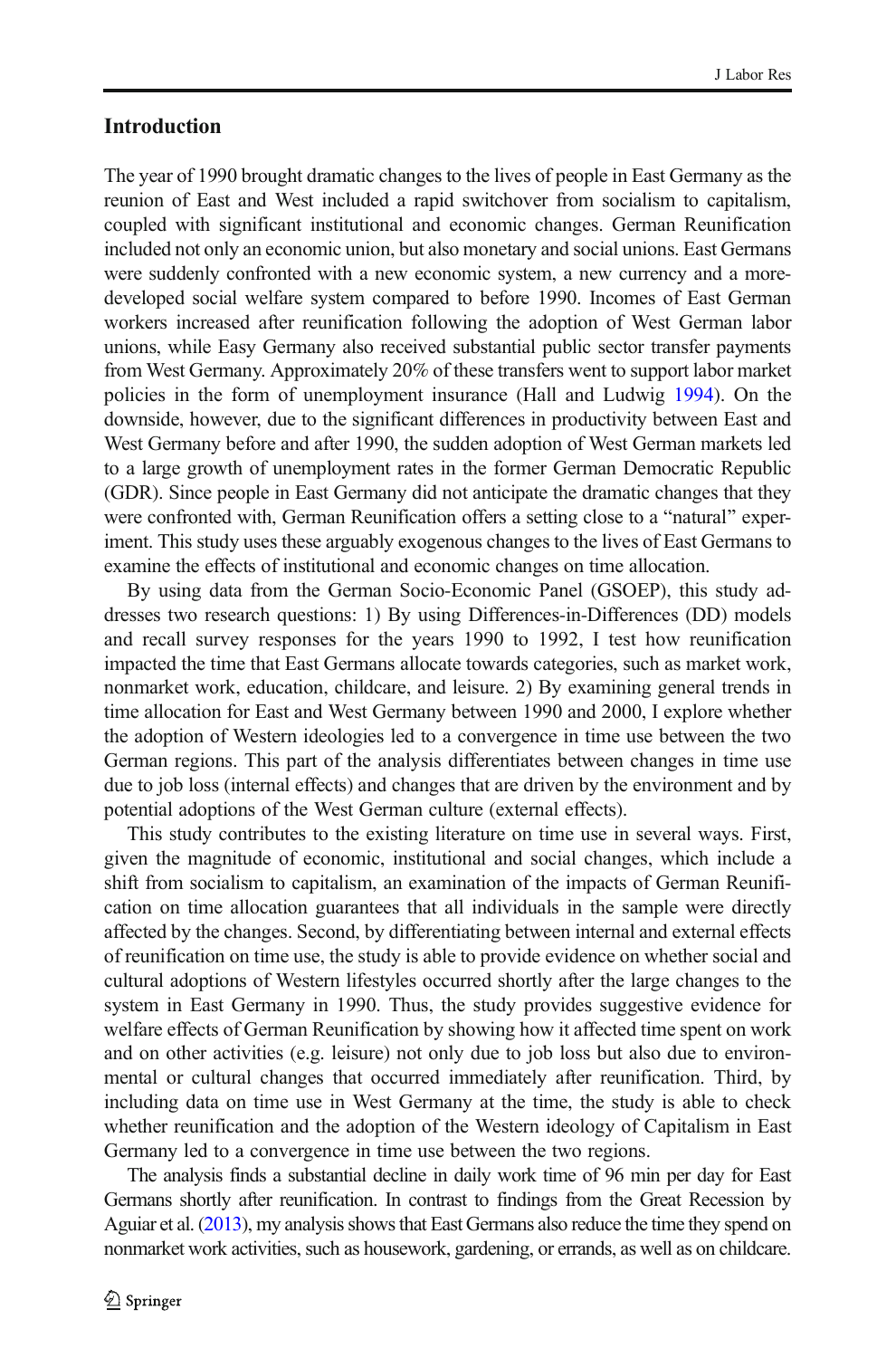The study suggests that East Germans reallocate time from these activities toward additional leisure time after 1990. The observed declines in market work time were largest for loweducated East Germans, those who were in the lowest income group, as well as for individuals between the ages 46 and 64. When examining trends in time use for both German regions in the decade after reunification, I find evidence for a convergence of East German time allocation to West German levels. While the declines in market work for East Germans are mainly driven by changes in employment, the study also provides evidence for time use changes due to other outside factors (e.g. exposure to a new environment and culture).

## Previous Literature

Becker ([1965](#page-21-0)) provided the first general theory of how we should think about allocation of time across different activities, which laid the foundations for the study of household production and the allocation of time within the household. Ghez and Becker [\(1975\)](#page-22-0) highlighted the importance of examining the substitutability between time spent on market and nonmarket work in order to understand work labor supply decisions over the life cycle. Both these studies set the framework for several time use studies over the past decades. To my knowledge, this is the first study that specifically tests for the effects of large institutional changes on the allocation of time.

Using data from the American Time Use Survey (ATUS), Aguiar et al. ([2013](#page-21-0)) examine changes in time allocation during the Great Recession in the US. The authors show that aggregate market work hours in the US fell by 7% during the Great Recession and provide evidence that about three-fourth of this decline is due to changes on the extensive margin of employment. When investigating how individuals reallocated their time away from market work, Aguiar et al. [\(2013](#page-21-0)) find that roughly 50% of the lost working hours is reallocated toward additional leisure time, 30% is reallocated toward nonmarket work activities, 12% toward personal health care, education and civic activities, and 5% toward childcare. In a related study, Kawaguchi et al. [\(2013\)](#page-22-0) examine changes in time allocation as a response to exogenous cuts in standard work hours in Japan and Korea, which were mandated by the government. The authors find that individuals use the additional time for more leisure and, to a lesser extent, for more household production. While examining changes in time allocation following institutional and economic changes rather than during a recession, this study uses the same time use categories as Aguiar et al.  $(2013)$  $(2013)$  $(2013)$ .

Previous work in the time use literature has provided evidence for a negative association between housework and wages in the US (Hersch [2009;](#page-22-0) Kimmel and Connelly [2007](#page-22-0)). A potential concern for these results is that they cannot rule out that higher wages lead to less time allocated to housework due to the substitution effect dominating the income effect, or if individuals shifts from own to paid housekeeping. German Reunification not only led to significant institutional and economic changes, the adoption of the Western market also affected earning of workers. Burda and Hunt [\(2001\)](#page-21-0) suggest that 81% of East Germans experienced a wage raise following the dramatic changes to the economy in 1990. Hunt [\(2001\)](#page-22-0) shows that the median real monthly wage of workers between the ages 18 to 54 increased by 83% between 1990 and 1996. Thus, examining changes in time use in East Germany after reunification can contribute to previous work on the effects of wages on time allocation.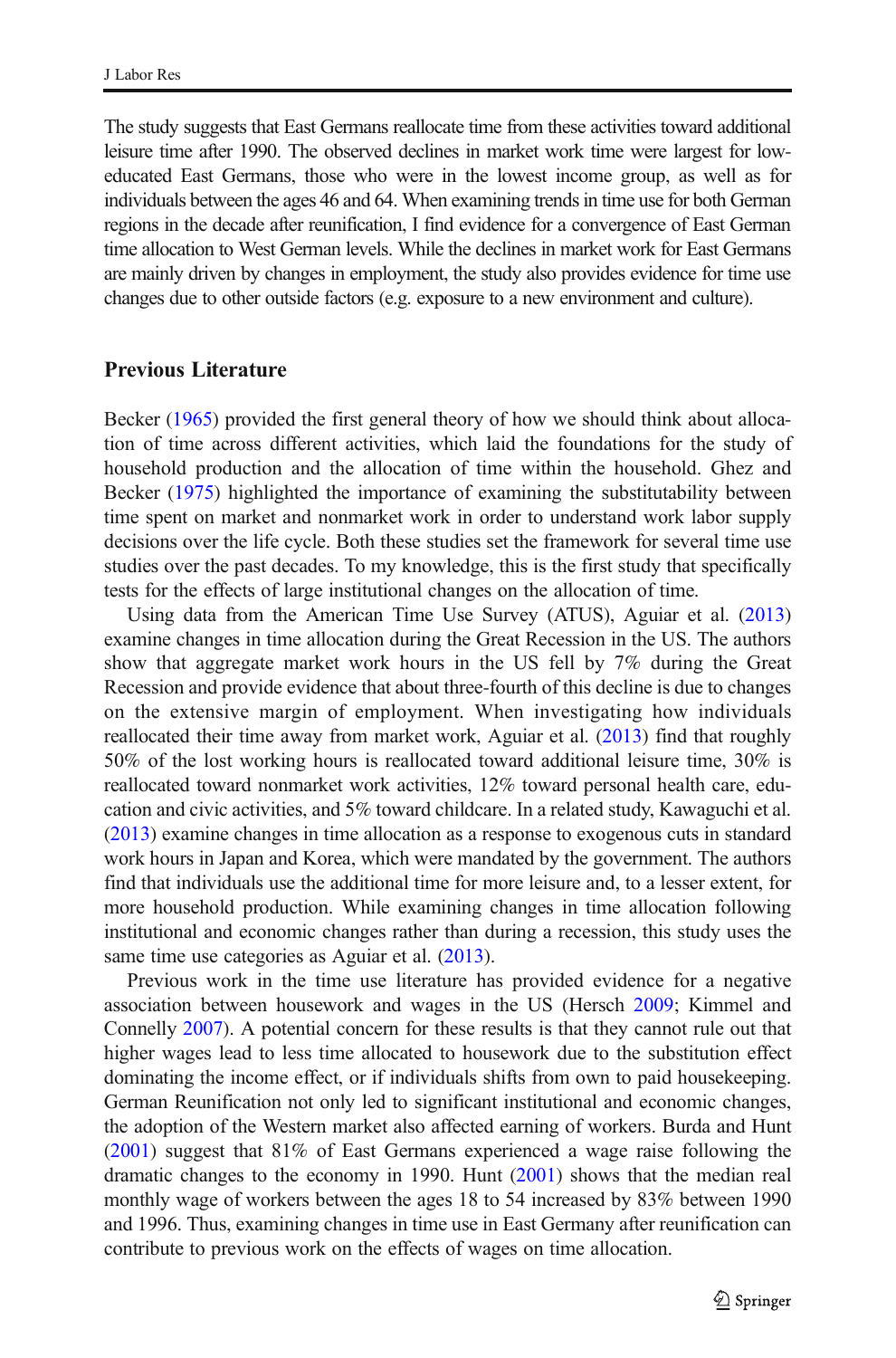# Background on the German Reunification

After World War II, the East German region was occupied by Soviet forces, which then formed the German Democratic Republic (GDR) in 1949. The GDR placed emphasis on having its own identity and did so by having an own government and currency. While the American, British and French zones created a capitalist nation in 1949 in the West, the German Federal Republic, the GDR became a socialist state. Following the collapse of the Soviet Union and the one-party rule in East Germany 1989, the signing of a Unification Treaty by East and West German Government on August 31, 1990 brought upon the end of a divided Germany.

Through the falling of the Berlin Wall, individuals living in the East were now allowed to enter West Germany legally. In order to improve existing labor market conditions to bring them closer to the West German level as well as to prevent mass migration movements of qualified workers to the West, wages were increased significantly in East Germany immediately after the reunion. Furthermore, wages and working conditions were improved through the adoption of Western style labor unions. However, the differences in the states of the West and East German economies proved to be too large. During the late 1980s, the East German economy was in a terrible condition having productivity levels that equaled one-third of the West German level. Hall and Ludwig ([1994](#page-22-0)) show that East Germany's productivity was still only at 50% of the West German level in 1994, indicating that productivity increased at much lower rates compared to wages (Hunt [2001](#page-22-0)).

Thus, the improvement of economic conditions due to wage increases experienced by many workers in East Germany was offset by large unexpected increases in unemployment rates. While unemployment rates were around 1% prior to reunification in East Germany, they increased to around 15% by 1992 (Federal Employment Agency). The adoption of West Germany's well-developed social welfare system provided a safety net to East Germans struggling to integrate into the new economic system (Hall and Ludwig [1994\)](#page-22-0). Additionally, active labor market programs, designed to provide East Germans with training, were implemented to cushion the collapse of the labor market (Burda and Hunt [2001](#page-21-0)).

Finally, the union of the two German parts also included a monetary union. The currency of the former GDR was immediately replaced by the German Mark, the currency of the West, at a rate of 1:1. At the time of monetary union, earnings in East Germany were about a third of those in West Germany, before reaching three-quarters of western level by 1996 due to the substantial wage increases to workers in the East.

# Reunification and Time Use

The dramatic changes that occurred in East Germany at the time of reunification significantly affected the lives of individuals. This section provides four potential pathways through which reunification could have impacted time use of East Germans. First, time allocation can be affected for individuals who lost their employment immediately after 1990. Within 1 year of reunification, unemployment rates in East Germany, an area that was previously characterized by almost full employment, increased to almost 10.3% (Burda and Hunt [2001\)](#page-21-0). Second, the newly adopted social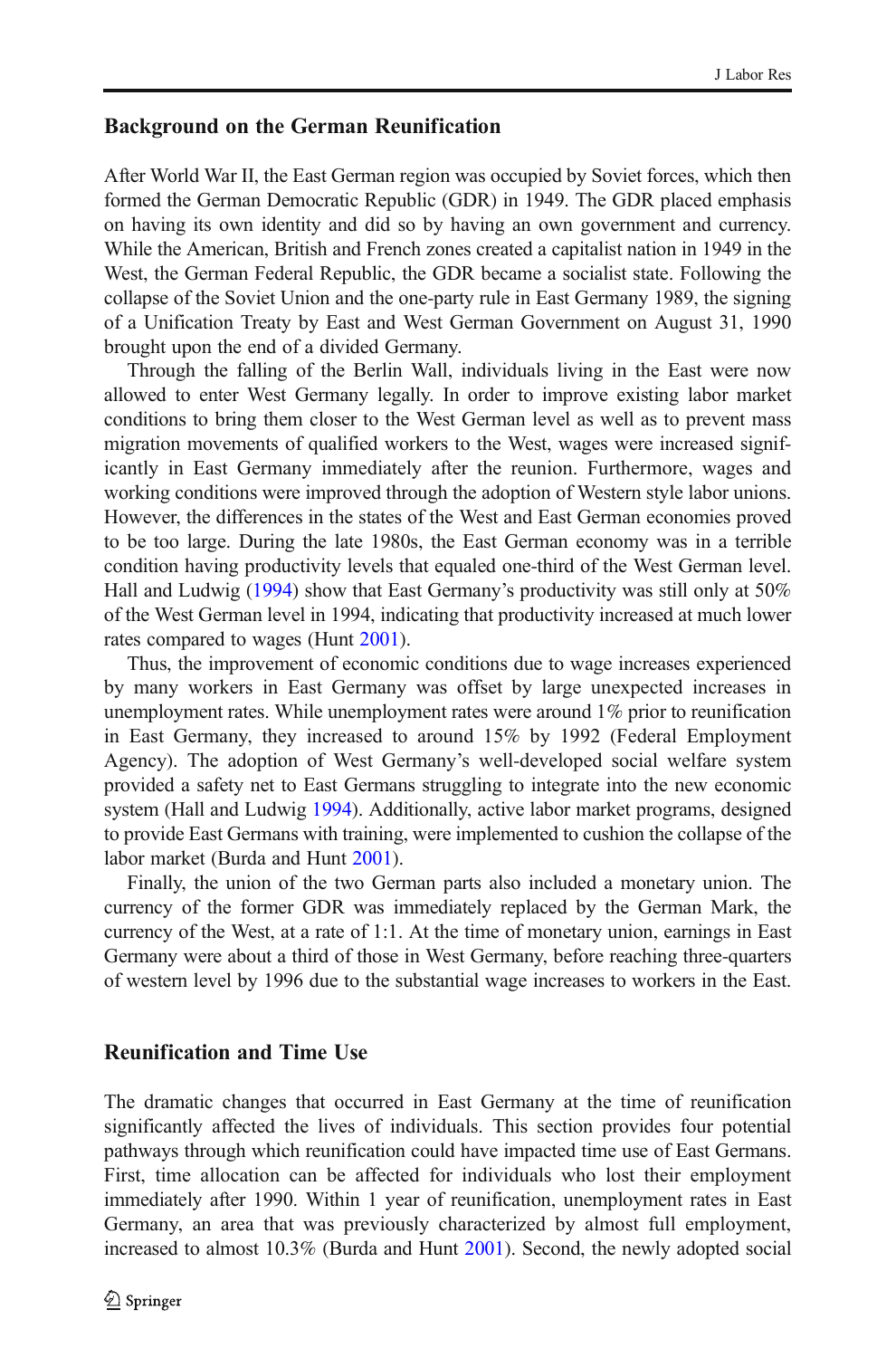welfare system from the West could affect the supply of labor, as suggested by von Hagen and Strauch ([1999](#page-22-0)) and Hunt ([2008](#page-22-0)). The availability of a more generous social assistance program, unemployment insurance, and pensions could provide disincentives for East Germans to work the same number of hours as they did before reunification.

Third, active labor market programs were offered to individuals in East Germany following reunification. Hunt ([2008](#page-22-0)) suggests that take-up rates for public training programs and government-sponsored jobs were high in the early 1990s. However, previous research has provided evidence for potential negative effects of these public initiatives on labor force participation. Lechner et al. ([2007](#page-22-0)) show that the training programs have kept participants out of the labor force for the duration of the 'sometimes long programs', while Hunt ([2008\)](#page-22-0) points out that people working in public jobs had no incentive to look for another job since they received 100% of the union wage. Fourth, increases in wages following reunification could change time allocation due income and substitution effects. On the one hand, individuals might work more and spend less time on other activities due to the increased opportunity costs of non-work time (income effect). On the other hand, individuals might substitute market work hours with more leisure time, for example, since they are earning higher wages and given that there were more consumption goods available following the fall of the Berlin Wall.

The large and unexpected changes that occurred in Germany shortly following reunification could have influenced time use of individuals through internal and external effects. The dramatic increases in unemployment rates could directly impact the allocation of time of households that experienced job loss following reunification (internal effects). Since both German regions experienced increases in unemployment rates in the 1990s, internal effects could have occurred in East and West Germany. However, given that economic changes were substantially larger in East Germany, we might expect differences between the regions.

Besides through internal effects, reunification could also affect time use by changes in the environment or culture that are unrelated to people's employment status may have affected time use (external effects). One example of an external effects is the sudden change from socialism to capitalism in East Germany, leading to the first free elections in the former GDR following four decades of authoritarian rule. In addition, the West German currency, systems of justice, regulation, industrial relations, banking, education, social security and welfare were all transferred to East Germany (Hunt [2008\)](#page-22-0). These changes could have influenced time allocation by increasing uncertainty about the future among people who lived the majority of their lives under the socialist regime. Again, it can be expected that these effects are larger for individuals living in East Germany. Another example of external effects are potential changes in time preferences following the union of the two German countries. Given the differences in the number of work hours per week as well as the different political systems between East and West Germany prior to 1990, one might expect differences in time preferences across the two regions. Wang et al. ([2011](#page-22-0)) provide evidence for differences in time preferences across countries. By analyzing time use in 45 countries, the authors find that countries in Germanic Europe are more future-oriented than countries in Latin Europe. Marti et al. [\(2017\)](#page-22-0) show that differences in time preferences and cultural background can explain differences in health-related well-being of individuals living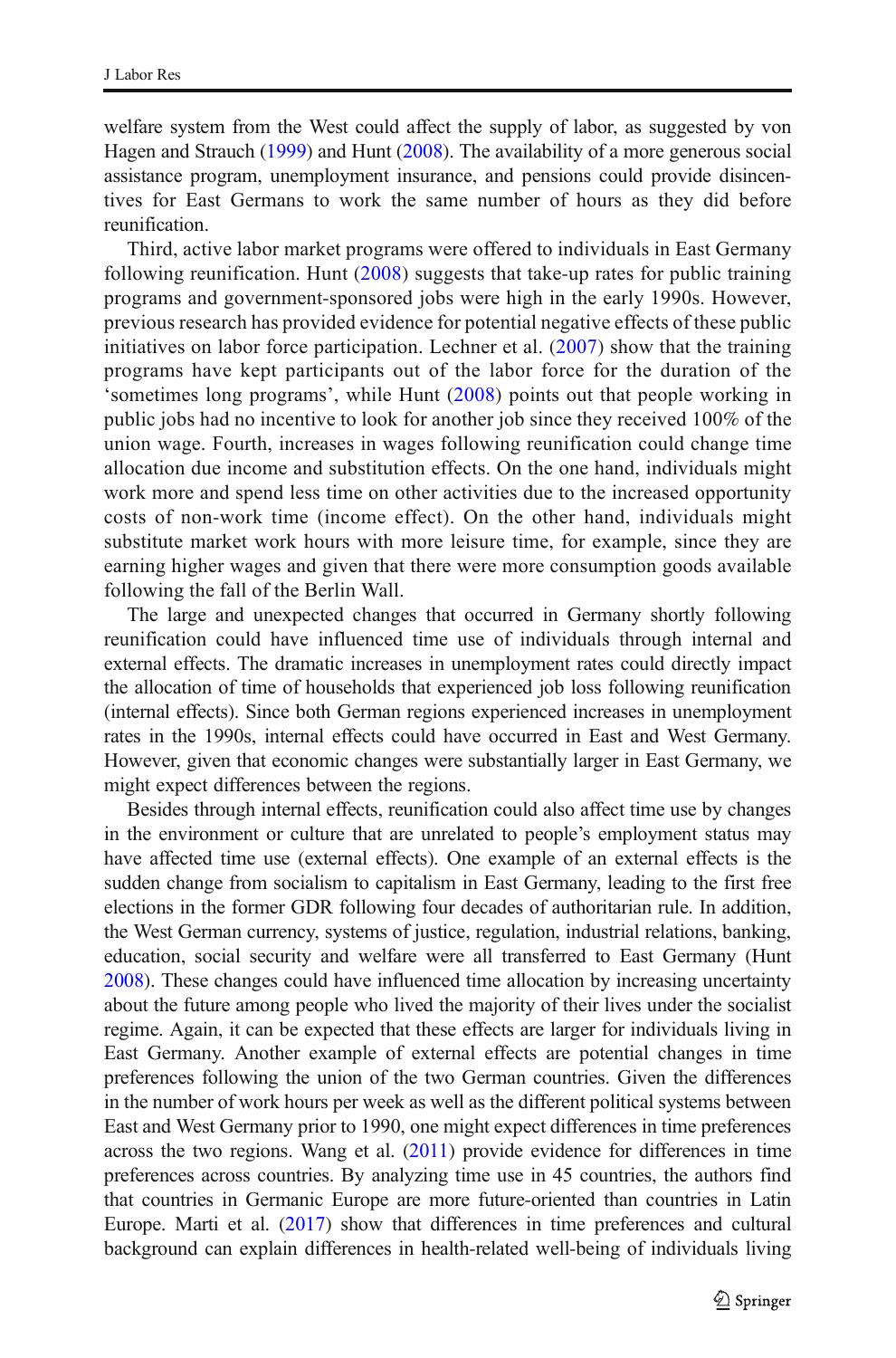in the German-speaking part of Switzerland compared to people living in the nearby French-speaking part of the Switzerland. Changes in work effort and productivity in East Germany following the events of 1990 could be another external factor responsible for changes in time use. While East Germans worked longer hours prior to 1990, the productivity levels of the East German economy were around one-third of its West German counterpart during the late 1980s. While these differences can to some extent be explained by institutional settings, higher overall of work efforts by the average West German worker are likely another explanation for the large economic gap. Burda and Hunt [\(2001](#page-21-0)) provide evidence that there were dramatic increases in East German labor productivity following German reunification (from 43% of its West German counterpart in 1991 to 73% in 2000).

While this study is not able to fully disentangle the role of internal and external effects. I indirectly test for the two effects by adding three additional specifications to the analysis by using the longitudinal nature of the data set in a set of additional specifications. First, I stratify the sample by employment status, which allows me to check whether the changes in time use were different across people who lost their job immediately following reunification and those who remained employed. If changes in times use are also observable for individuals that remained employed, this would provide suggestive evidence that external factors, such as environmental or cultural changes following reunification, play a role in explaining the effects on time allocation. Second, I test for differences in the effects between individuals who lost their employment immediately after the reunification in East and West Germany. Given that people in East Germany were confronted by more sudden changes to society, finding differential effects between "job losers" from the two groups can provide further evidence for external effects. Third, I conduct a similar analysis that compares time use changes of individuals who remained employed throughout the study period. Fourth, I separate both the East and West German sample into two groups: 1) states that experienced high increases in unemployment rates following reunification within the region; 2) states that experienced relatively small increases in unemployment rates within the region. These four additional tests can shed light whether internal or external effects of reunification drive any changes in time use in Germany following the events of 1990.

# Data

#### German Socio-Economic Panel (GSOEP)

The study uses data from the German Socio-Economic Panel (GSOEP), a nationally representative large sample of individuals that was initiated in 1984 in West Germa-ny (for an overview of the data set, see Haisken-DeNew and Frick [2005\)](#page-22-0).<sup>1</sup> In 1990, the panel was extended to include residents of the former GDR. Most importantly for the purpose of my analysis, the first wave of the Eastern sample in 1990, which included

 $1$  This study uses the international version of the GSOEP, which includes 95% of the original sample due to German data protection laws.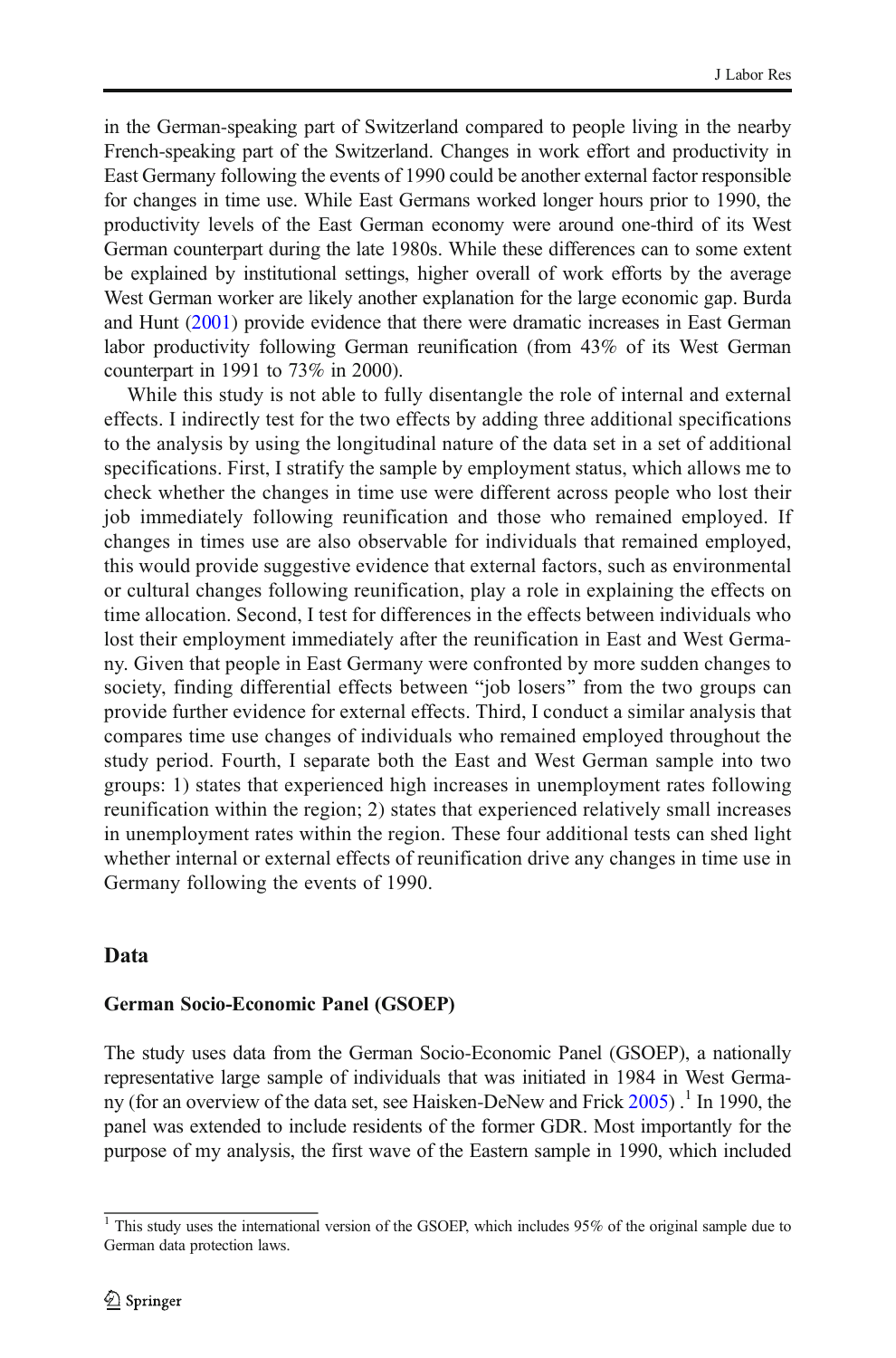6131 individuals from 2179 households, was collected before the reunification in June of that year. The GSOEP questions all people above the age of 15 who live in the household at the time of the interview.

Given that individuals in Germany become eligible for state pension at the age of 65, the sample is restricted to individuals below the age of 65. People who took early retirements in the first 2 years following reunification were also dropped from the main analysis ( $n = 252$ ). Additionally, I drop individuals with missing time use information  $(n = 752)$  as well as those who moved between East and West Germany during the sample period 1990 to 1992 ( $n = 180$ ). This provides my analysis with a sample 25,136 observations for these 3 years. This sample includes 14,808 observations from West Germany and 10,328 observations from East Germany. In additional specifications, I use demographic information (income, employment status, age, gender, and education) provided in the GSOEP to examine changes in time allocations for different groups of the population.<sup>2</sup>

The study uses data for the years 1990 to 1992, which provides several benefits to the analysis as well as contributions to previous studies in the literature. The main question of interest for this study is the following: "What is a typical day like for you? How many hours do you spend on the following activities on a typical weekday?^ The survey asks participants to provide information on eight different activities: (1) job, apprenticeship, second job; (2) errands, such as shopping and trips to government agencies; (3) housework, such as washing, cooking, and cleaning; (4) Care and support for persons in need of care; (5) Repairs on and around the house, such as car repairs or garden work; (6) Hobbies and other free-time activities; (7) Education or further training, including school and university; (8) Child care. Consistent with the framework of Aguiar and Hurst  $(2007)$  $(2007)$  $(2007)$  I combine time spent on activities  $(2)$  to  $(5)$  into one main category called nonmarket work.<sup>3</sup> Thus, my study tests for the effects of the institutional and economic changes following reunification on five categories of time use: market work (1), nonmarket work (2–5), leisure (6), education (7), and child care (8). Two limitations of the GSOEP compared data set with a focus on time use is that time use information is the use of recall survey questions (rather than detailed diary entries) as well as the fact that time use is rounded up to whole hours.

#### Descriptive Statistics

Table [1](#page-7-0) presents summary statistics for the sample of 23,430 individuals for the period of the main analysis in this study (1990–1992). The data shows that 37.85% of respondent live in East Germany, while the sample consists evenly of both males and females. Using data on average state unemployment rates from the Bundesagentur für Arbeit (Federal Employment Agency), Table [1](#page-7-0) also shows that state-level unemployment rates increased

 $2$  Despite providing more insight on the heterogeneity of the effects across the population, time use trends for groups separated by income and employment status should be treated with caution since these categories are mechanically linked to market hours of work and thus with time spent outside of market work.

<sup>&</sup>lt;sup>3</sup> A report by Robinson and Godbey [\(1999\)](#page-22-0) uses data from the 1985 Time Use Survey to provide evidence on reported levels of enjoyment respondents obtain from certain activities  $(10 =$  highest,  $0 =$  lowest). Generally, activities with the highest level of satisfaction are classified as leisure. Work scores a 7.0 on the enjoyment scale, whereas housework scores a 5.8. Activities such as gardening (7.1), pet care (6.0) and yard work (5.0) score significantly lower than leisure activities. Thus, it appears reasonable that these activities should be classified as nonmarket work rather than as leisure.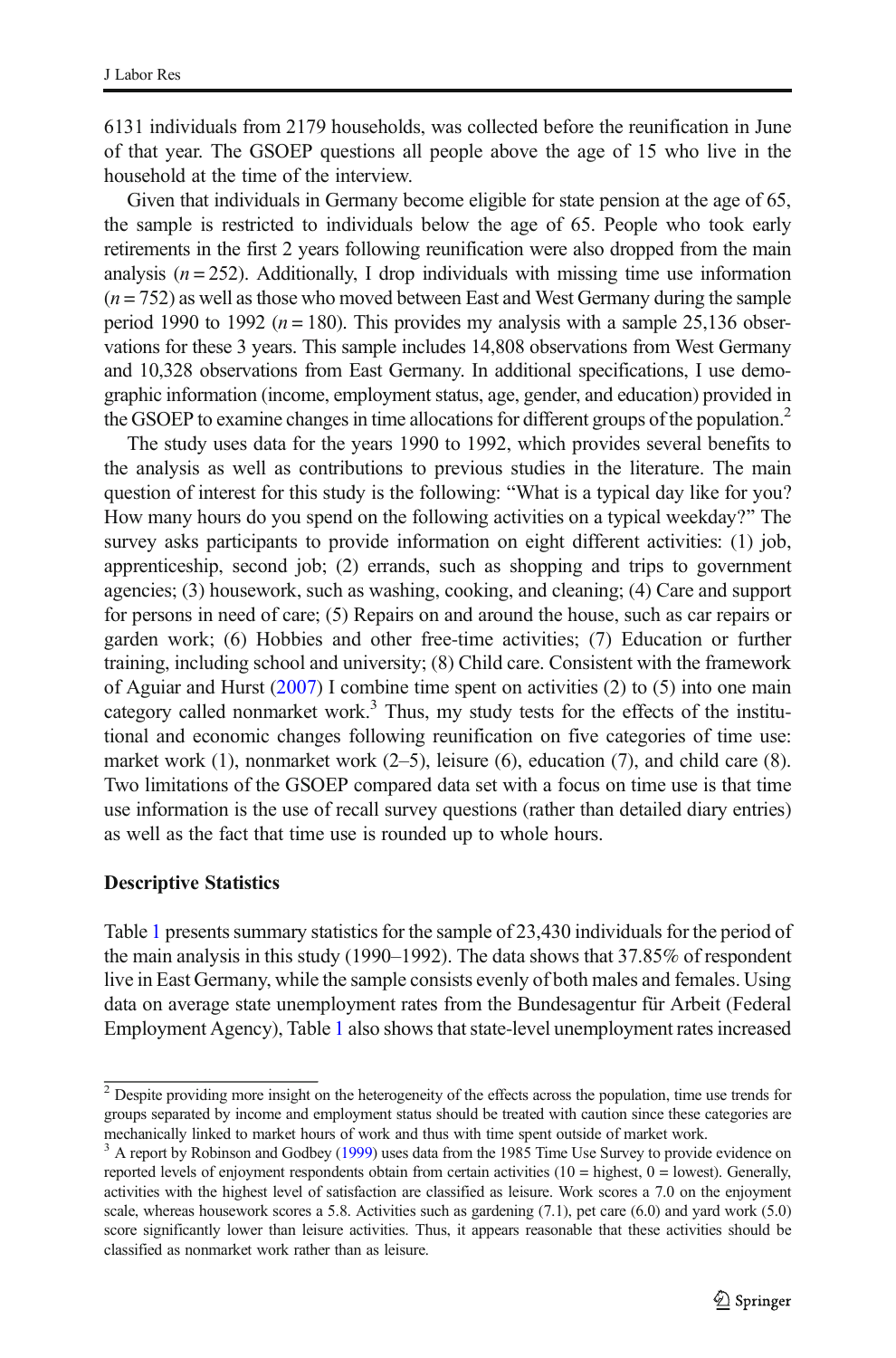| Variable                     | Mean              | Min          | Max    | N      |
|------------------------------|-------------------|--------------|--------|--------|
| Age                          | 39.49 (12.46)     | 18           | 64     | 23,430 |
| Male                         | 0.4953(0.5000)    | $\Omega$     | 1      | 23,430 |
| Married                      | 0.6848(0.4646)    | $\Omega$     | 1      | 23,430 |
| Living in East Germany       | 0.3785(0.4850)    | $\Omega$     |        | 23,430 |
| # Children in HH             | 0.7441(0.9638)    | $\Omega$     | 6      | 23,430 |
| # Person in HH               | 3.1233 (1.1899)   | 1            | 8      | 23,430 |
| No high school degree        | 0.1824(0.3862)    | $\Omega$     | 1      | 23,430 |
| High school degree           | 0.6830(0.4653)    | $\Omega$     | 1      | 23,430 |
| More than high school degree | 0.1347(0.3414)    | $\mathbf{0}$ | 1      | 23,430 |
| Full-time employed           | 0.5786(0.4938)    | $\mathbf{0}$ | 1      | 23,430 |
| Unemployed                   | 0.2483            | $\theta$     | 1      | 23,430 |
| Monthly net income (DM)      | 1863.19 (1306.56) | 32           | 20,000 | 23,430 |
| State unemployment rates (%) |                   |              |        |        |
| 1990                         | 4.01              | 1.0          | 13.5   | 7810   |
| 1991                         | 7.77              | 3.7          | 12.5   | 7810   |
| 1992                         | 9.68              | 4.4          | 16.8   | 7810   |

#### <span id="page-7-0"></span>Table 1 Descriptive statistics

Standard deviations are shown in parentheses

significantly immediately after 1990. Within 2 years, average state unemployment rates in Germany were more than twice as high as prior to reunification.

Table [2](#page-8-0) provides descriptive time use statistics. The first three columns show daily time use information from the GSOEP, while the final column shows statistics from the 1991/1992 German Time Use Survey (GTUS). The GSOEP statistics show that, on average, work time by all Germans declined by slightly more than half an hour in the 2 years after reunification. While time allocated toward nonmarket work appears to remain unchanged, the GSOEP data shows increases in time spent on leisure, education and childcare after 1990. The GTUS statistics, conducted by the Federal Statistical Office and carried out in the context of representative quota samples of all private household in Germany, provide some validity to the GSOEP time use data (for an overview of the GTUS, see Ehling, [1999](#page-22-0)). The differences in average time spent on the five categories of time use, relatively small differences are found for market and nonmarket work, education, and childcare. Only leisure shows substantial differences between the two data sets, with total leisure time being 2 h greater in the GTUS data.<sup>4</sup> Overall, the GSOEP data accounts for up to 13.54 h of the day, while the GTUS time for the five listed categories accounts for 16.08 h. The remaining time in the GTUS data is reported time spent sleeping, which is not included in the GSOEP survey.

<sup>&</sup>lt;sup>4</sup> One potential explanation for the difference in leisure time is that the GTUS question about leisure is more detailed. It asks respondents to report time spent on free-time activities and 'media use' (German Time Use Survey). In the GSOEP, respondents are asked to indicate how much time they spend on hobbies and other free-time activities on a typical day. In addition, people might underestimate the time allocated toward leisure activities survey recall questions compared to when providing the information in detailed diary entries.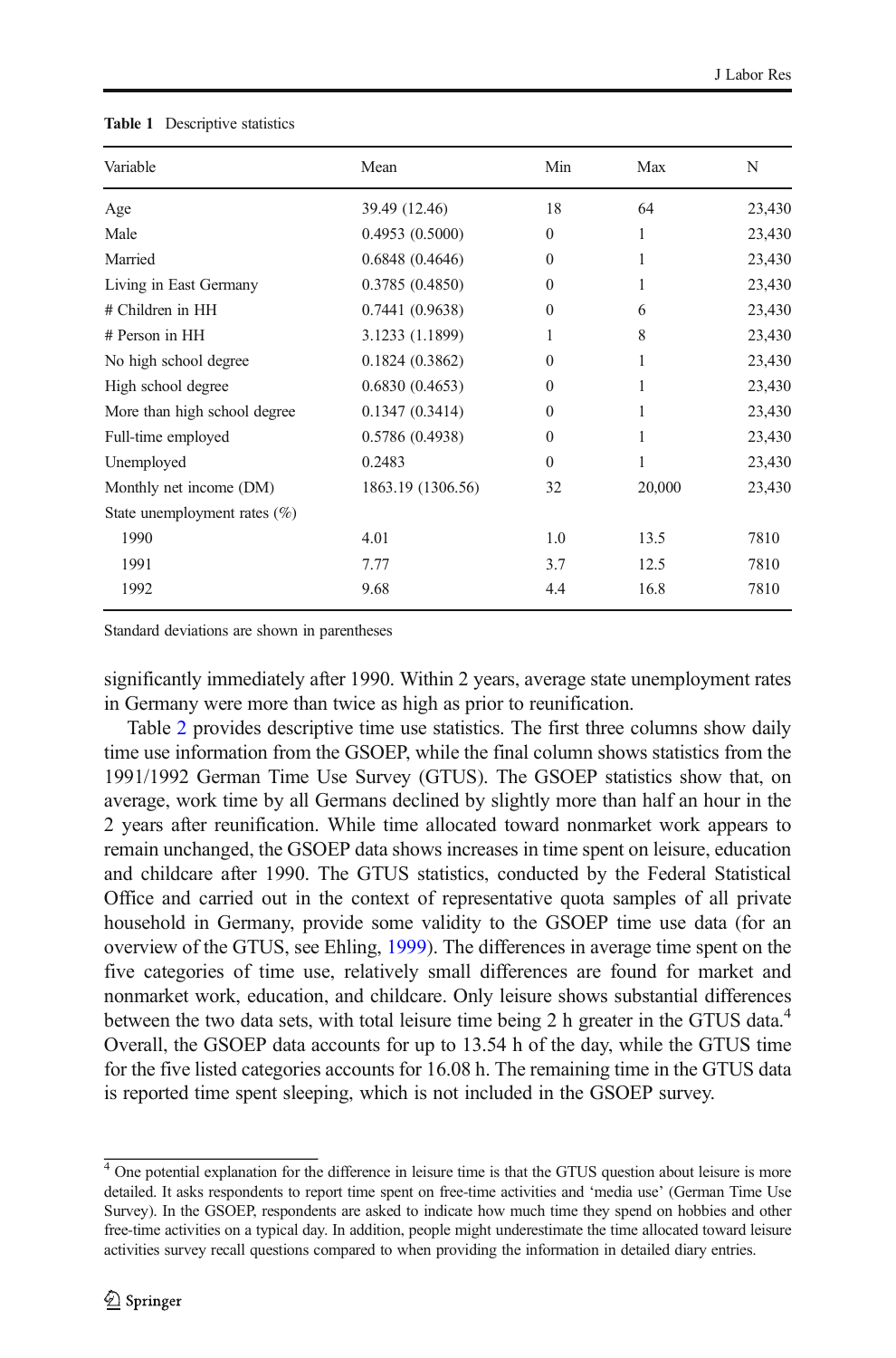|                | GSOEP data |            |            |           |
|----------------|------------|------------|------------|-----------|
|                | 1990       | 1991       | 1992       | 1991/1992 |
| Market work    | 6.75(4.28) | 6.22(4.43) | 6.17(4.50) | 6.67      |
| Nonmarket work | 3.70(3.08) | 3.74(2.61) | 3.81(2.66) | 3.97      |
| Leisure        | 1.22(1.54) | 1.60(1.57) | 1.61(1.73) | 3.67      |
| Education      | 0.34(1.35) | 0.55(0.72) | 0.59(1.79) | 0.55      |
| Childcare      | 0.87(2.19) | 1.31(2.19) | 1.36(2.93) | 1.22      |
| Total time     | 12.88      | 13.42      | 13.54      | 16.08     |
| N              | 7810       | 7810       | 7810       | 25,775    |

<span id="page-8-0"></span>Table 2 Time use summary statistics

Standard deviations for the GSOEP sample are shown in parentheses

## Econometric Methods

#### Main DD Model

This study employs a difference-in-differences (DD) model to test for the average treatment effects of the institutional and economic changes in Germany in 1990 on time allocation of East Germans. The main treatment group consists of individuals living in East Germany during the study period (1990 to 1992), whereas individuals living in West Germany form the control group of the study. This selection into groups provides the analysis with 6920 and 9867 observations for the treatment and control group, respectively.

The main DD equation estimated in this study is the following:

$$
Y_{it} = \beta_0 + +\delta_{DD} \text{Post}_{it}^* \text{Treat}_{it} + \beta_1 X_{it} + \lambda_1 \text{State}_{it} + \lambda_2 \text{Year}_{it} + \epsilon_{it}, \quad (1)
$$

where  $Y_{it}$  represents minutes allocated towards different categories of time use per weekday. Treat<sub>it</sub> equals one if an individual belongs to the treatment group, while Post is an indicator for the post-treatment period. In the main specification, I use 1992 as the post-treatment period, allowing 1991 to be the period of treatment. In two alternative models, I use only 1991 as well both 1991 and 1992 as post-treatment periods.<sup>5</sup>  $\delta_{DD}$ which represents the effect of reunification on time allocation, is the main parameter of interest.  $X_{it}$  denotes a set of individual and household characteristics that are controlled for in the analysis. These include marital status, education, household size, the number of children in the household. Equation (1) also includes state and year dummy variables. I estimate ordinary least squares (OLS) models to examine the effects of reunification on time allocation using Eq. (1).

The main DD specification of the paper uses repeated cross-sectional data from the GSOEP. In additional specifications, I also estimate treatment effects while adding individual fixed effects to Eq. (1) by using the longitudinal nature of the data. The only difference between the two approaches in the context of this study is that unobserved

<sup>&</sup>lt;sup>5</sup> The results remain identical for these two additional specifications, which suggests that the effects of reunification on time use were already observable shortly after the events of 1990.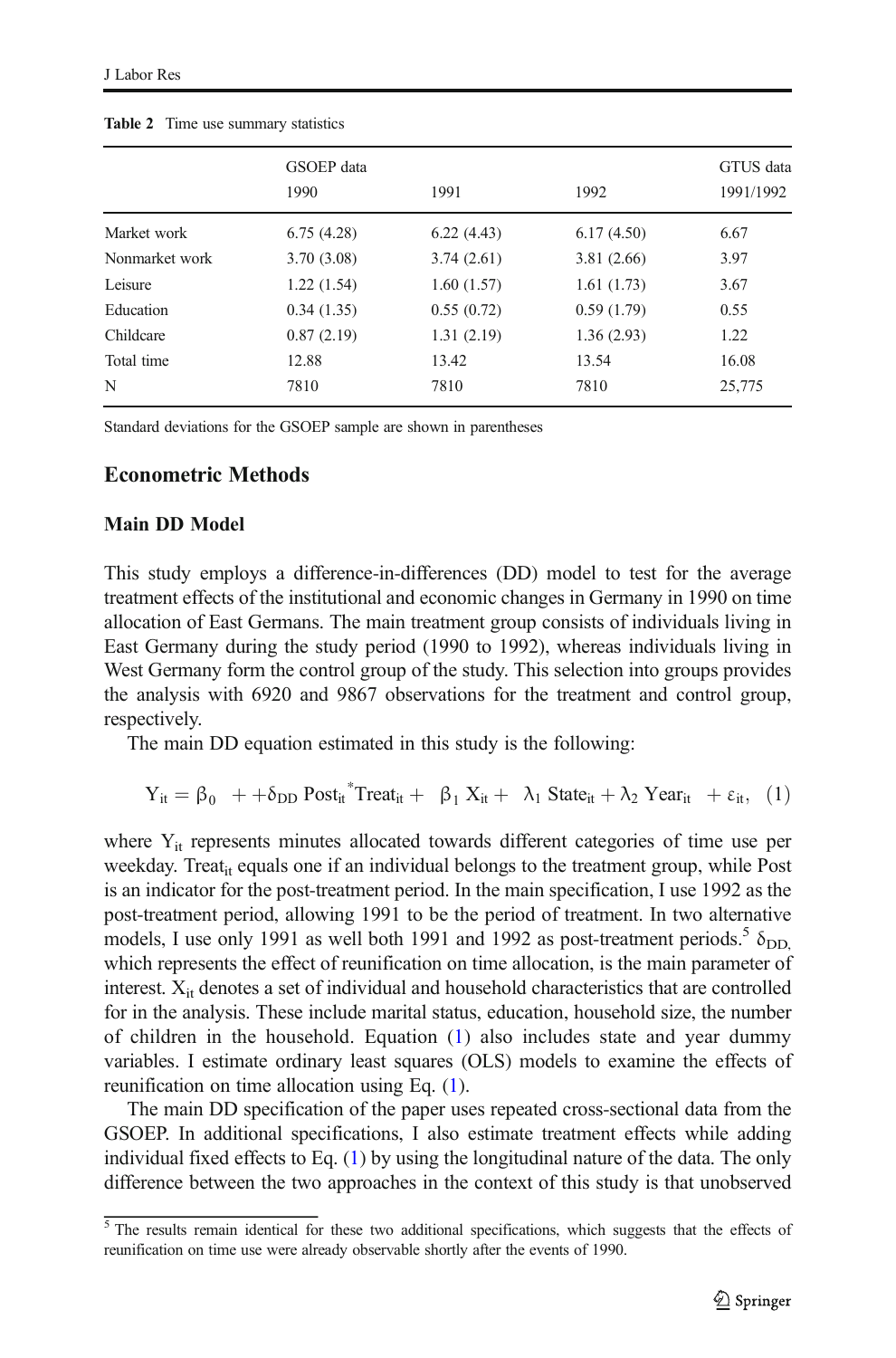heterogeneity and potential measurement errors in self-report time use cancel out on average using repeated cross-sections, while canceling out a the individual level with the panel data. There seems to be no obvious reason why one of the approaches is superior over the other given the research question at hand.

Table 3 presents separate summary statistics for the treatment and the control group from the first sample period used in the study, which was conducted before reunification. While the two groups are identical regarding age and gender, it appears that East Germans are, on average, more likely to be married and have more children than respondents in West Germany. A potential explanation for these differences in marital status and the number of children between the two samples were specific policies that were in place in East Germany before reunification, which were pronatalistic and contained regulations that supported early marriages (Konietzka and Kreyenfeld  $2001$ ). These policies included "home furnishing loans" of 7000 Marks and priority access to apartments as well as money transfers and in-kind subsidies to reduce the cost of childcare for married households.

Additionally, differences in time use are observable before reunification. East Germans report to work longer, spend more time on nonmarket work, education, and childcare, with the differences being largest for work and nonmarket work. Given that the GSOEP only started West Germans regarding their leisure time in 1991 (East Germans were asked about leisure time starting 1990), the leisure statistics in Table 3 are from 1991. They show that, shortly after reunification, West Germans spend 102 min on leisure per day, which is substantially more than East Germans spend on leisure prior to reunification (73 min).

A main assumption of any DD model is that the two groups share a common trend and that they would have experienced similar trends in the absence of the policy change. While the GSOEP data does not allow me to go back in time further in time prior to reunification, I believe there is suggestive evidence that time use remained consistent in the years prior to 1990 in both German regions. In August 1967, the East German leadership introduced the 5-day working week of 43.75 h, which remained in

| Variable                    | East Germany    | West Germany    |
|-----------------------------|-----------------|-----------------|
| Age                         | 38.28 (11.99)   | 38.42 (12.82)   |
| Male                        | 0.4932(0.5000)  | 0.4965(0.5000)  |
| Married                     | 0.7415(0.4379)  | 0.6372(0.4809)  |
| # Children in HH            | 0.9276(0.9714)  | 0.6599(0.9452)  |
| At most high school degree  | 0.8968(0.3042)  | 0.8269(0.3783)  |
| Work time per day           | 486.78 (208.99) | 361.20 (311.85) |
| Nonmarket work time per day | 267.97 (176.08) | 193.58 (184.00) |
| Education time per day      | 23.38 (85.85)   | 18.90 (95.71)   |
| Childcare time per day      | 72.75 (142.77)  | 39.51 (122.25)  |
| Leisure time per day (1991) | 85.53 (92.06)   | 102.06 (95.16)  |
| N                           | 2956            | 4854            |

Table 3 Descriptive statistics by region (Pre-Reunification)

Standard deviations are shown in parentheses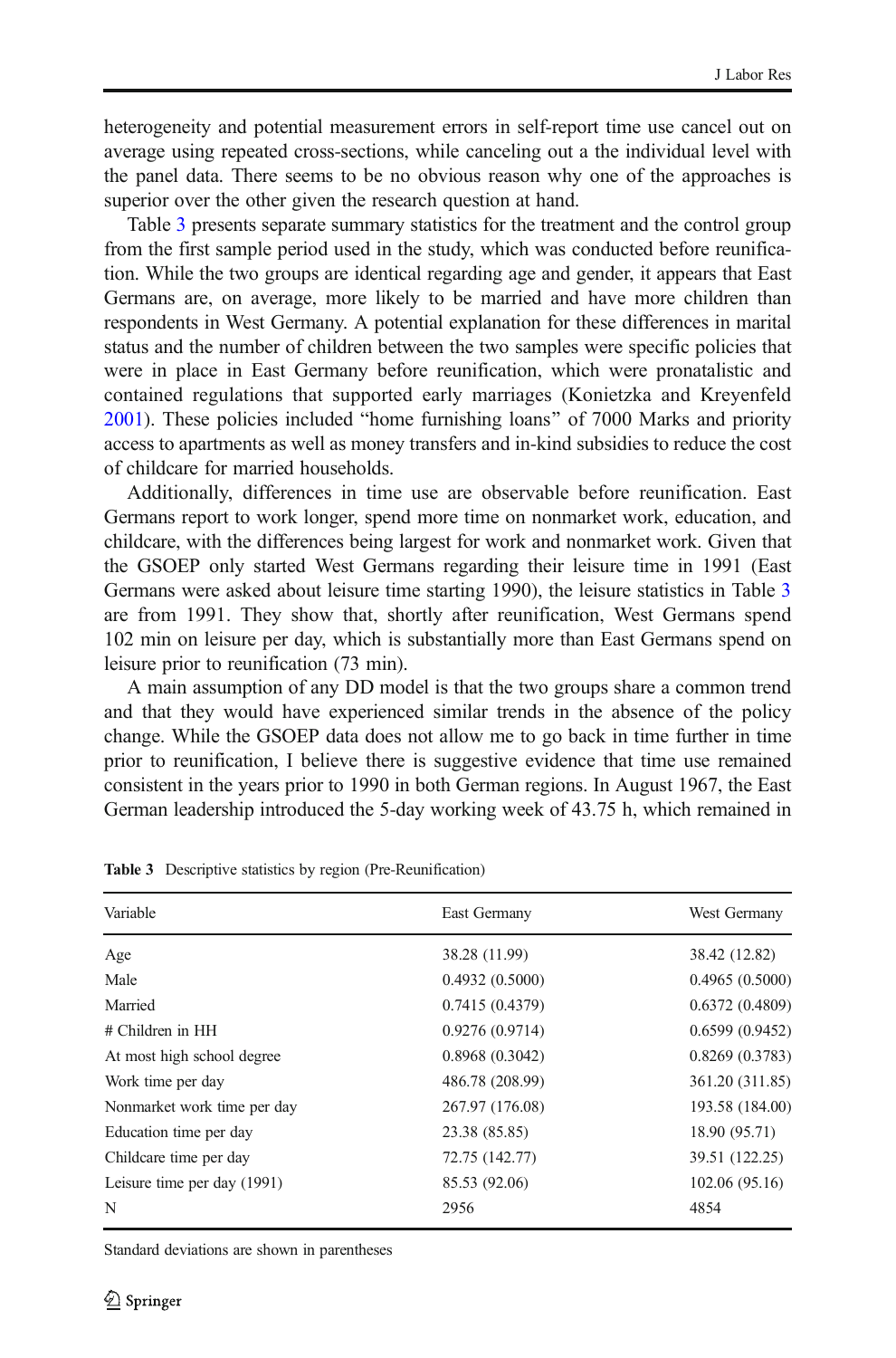place until reunification. Similarly, in West Germany, working weeks were set at 38.5 h in 1984, a regulation that remained in place until 1995 (Strawe [1994](#page-22-0)). Kratzer et al. [\(2005\)](#page-22-0) provide evidence that work times in West Germany changed very little between 1984 and 1990. The authors show that the biggest change in weekly hours worked is found for individuals with low education, who reduced their work time by 1.9 h per week. Krueger and Pischke [\(1995\)](#page-22-0) point out that, despite different political systems in the two regions, rate of returns to education were identical in East and West Germany in 1988. The authors mention that the absence of educational fees as well as the presence of a widely used apprenticeship system that was tied to public schools are further similarities between the two regions. The next section introduces two alternative DD models that can further test for the validity of assumptions made in the baseline DD model.

# Alternative DD Models

Additionally, I estimate a semi-parametric DD model, which was introduced by Abadie [\(2005\)](#page-21-0). The method captures average treatment effects for the treated group (ATT) for the case that differences in observed characteristics create non-parallel outcome dynamics between the two observed groups, which violates the main assumption of standard DD models. The ATT is given by the following equation:

$$
E\left[Y^{1}(1)-Y^{0}(1)\middle|D=1\right] = E\left[\frac{P\left(D=1\middle|X\right)}{P\left(D=1\right)} *_{\varphi_{0}} * Y\right],\tag{2}
$$

where  $Y(1)$  and  $Y(0)$  represent time use outcomes before and after the treatment, D is an indicator for belonging to the treatment group,  $P(D = 1)$  gives the probability of receiving treatment, and  $P(D = 1 | X)$  is the propensity score that equals the probability of treatment, conditional on the observed covariates X. The propensity scores for the semi-parametric analysis are obtained using probit estimation.<sup>6</sup> The value of  $\varphi_0$  is obtained from the following equation:

$$
\varphi_0 = \frac{T - \gamma}{\gamma^*(1 - \gamma)} * \frac{D - P(D = 1 | X)}{P(D = 1 | X) * P(D = 0 | X)},
$$
\n(3)

where T is a time indicator that equals one if the observation belongs to the posttreatment period and  $\gamma$  reflects the proportion of observations sampled in the posttreatment period. Abadie [\(2005\)](#page-21-0) shows that the semi-parametric estimator is obtained through two steps: 1) Estimation of the propensity score and computation of fitted values for the sample; and 2) Plugging in the obtained fitted values into the sample analogue of Eq. [\(4](#page-11-0)) to obtain average treatment effects for the treated. According to Abadie ([2005](#page-21-0)), simple weighted average differences in the outcome of interest over time can recover estimates for treatment effects, while the weights depend on the

<sup>6</sup> I additionally re-estimate the propensity scores using the two other commonly used estimation techniques for propensity scores, logit and cloglog estimation. The results remain unchanged.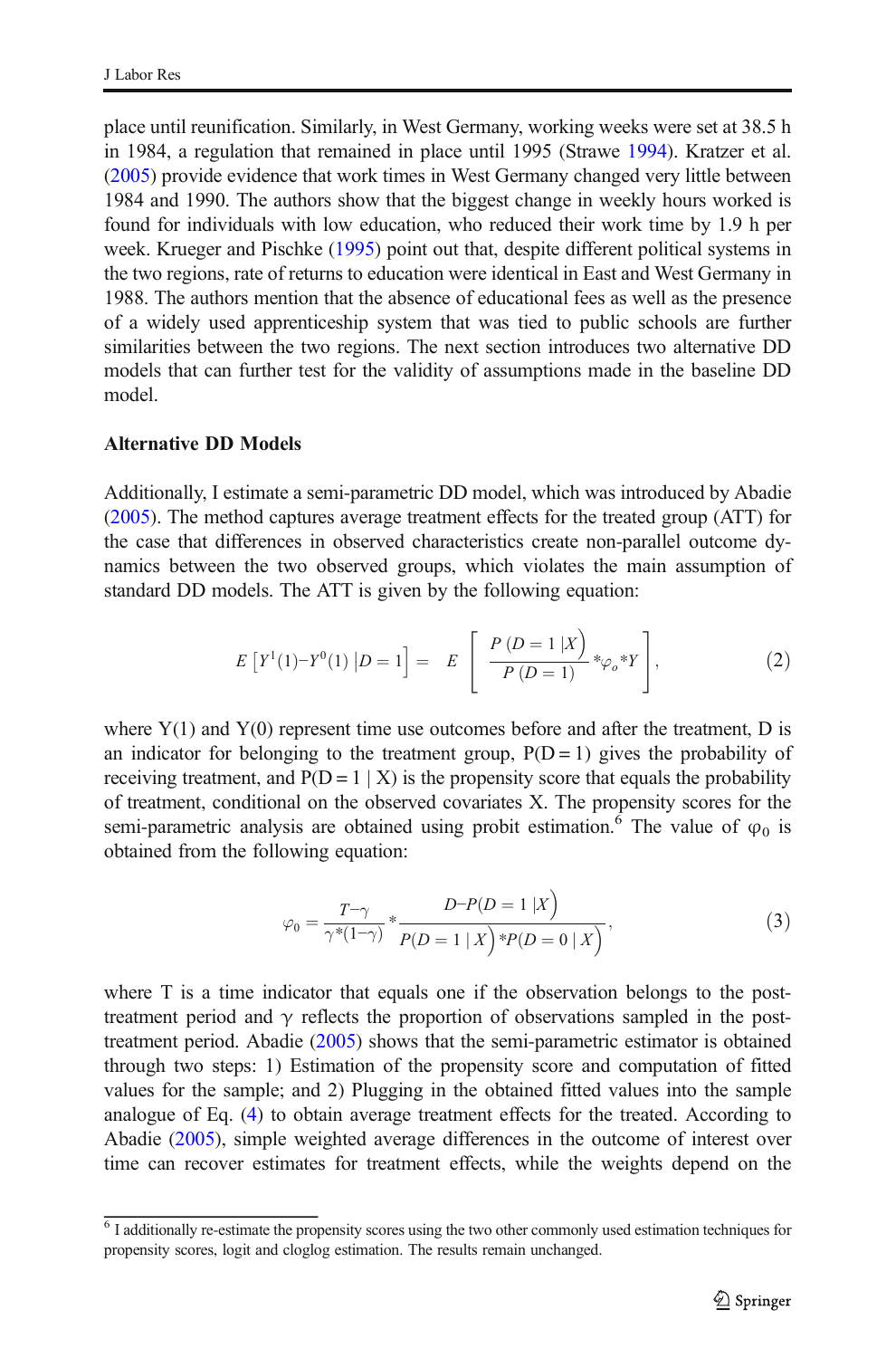<span id="page-11-0"></span>propensity scores. This guarantees that the same distribution of covariates is imposed for the treatment and for the control group. The average estimated fitted values for the sample is  $0.3262$ .<sup>7</sup> The standard errors for the semiparametric estimates are obtained through bootstrapping using 1999 replications.

Difference-in-Differences models require an assumption that trends in the variable of interest are similar for both treatment and control group in the absence of the policy change. This assumption implies that differences between the groups are assumed to be time-invariant without treatment. Mora and Reggio ([2015](#page-22-0)) point out the fact that the identification of treatment effects does not only depend on the parallel trends assumption, but also on the trend modeling strategy applied by researchers. For example, Mora and Reggio show that DD estimates will differ substantially depending on whether group-specific linear trends or group specific invariant linear trends are included in the analysis in order to accommodate for trend differentials between treatment and control group. By arguing that researchers often overlook this fact, the authors introduce an alternative DD estimator, which identifies the effect of the policy using a fully flexible dynamic specification and includes a family of alternative "parallel growth" assumptions (Mora and Reggio [2015](#page-22-0)). The two main advantages the authors list in favor of their DD estimate are that it: 1) allows for flexible dynamics and for testing restrictions on these dynamics; 2) does not impose equivalence between alternative parallel assumptions. Following Mora and Reggio [\(2015\)](#page-22-0), who provide Stata code to implement their alternative DD specification, this alternative estimator is acquired in two steps: In the first step, standard least squares estimation of the fully flexible model is conducted. In the second step, the solution of the equation in differences identifies the treatment effects. More and Reggio's DD fully flexible DD estimator is obtained from the following equation:

$$
E[Y_t|D] = \delta + \sum_{\tau=t_2}^T \delta_\tau I_{\tau,t} + \gamma^D D + \sum_{\tau=t_2}^T \gamma_\tau^D \times I_{\tau,t} \times D,\tag{4}
$$

where  $I_{\tau}$  is a dummy for period  $\tau$ ,  $\gamma^D$  is a control for group differences in linear trends. Estimating Mora and Reggio's alternative model allows testing for the validity of standard DD assumptions made in the baseline specification of this study.

## **Results**

#### Main DD Model

Table [4](#page-12-0) shows the main DD estimates for the effects of the institutional and economic changes on time allocation of individuals living in East Germany. Panel A presents estimates for the effects on time spent on four different activities for the entire sample. The result in column (1) indicates that East Germans allocated 96.43 min less on market work per weekday ( $p < 0.01$ ), which corresponds to a decline in work time of

 $7$  Histograms of the propensity scores for the pre- and post-policy period provide evidence that there is a common support for the groups in both periods. The histograms are not shown in the paper, but are available upon request.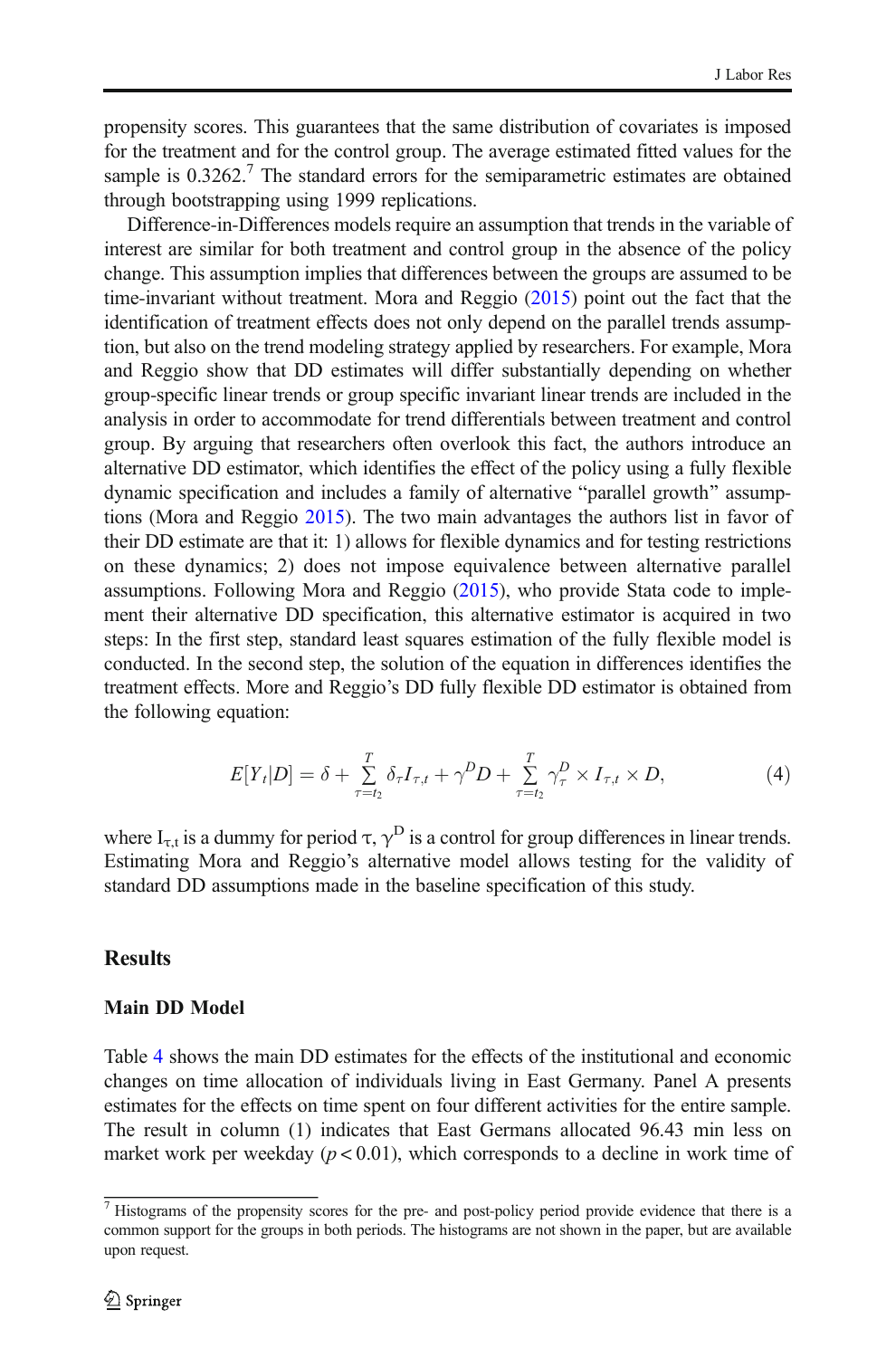| Panel A: All                       | Market Work<br>(1) | Nonmarket Work<br>(2) | Education<br>(3)         | Childcare<br>(4)   |
|------------------------------------|--------------------|-----------------------|--------------------------|--------------------|
| Post*Treat                         | $-96.43***$ (8.16) | $-51.14***$ (5.17)    | $-5.59*(3.04)$           | $-42.09***$ (4.28) |
| Percent change                     | $-19.81%$          | $-19.08%$             | $-23.91\%$               | $-57.86%$          |
| N                                  | 16.787             | 16.787                | 16.787                   | 16.787             |
| Panel B: Other<br>Activities (All) | Leisure Time       |                       | Spent Time on Job Search |                    |
|                                    | East               | West                  | East                     | West               |
| 1990                               | 74.63 min (93.85)  |                       |                          |                    |
| 1991                               | 88.49 min (95.74)  | 103.05 (96.43)        | 0.1778(0.3824)           | 0.1014(0.3018)     |
| 1992                               | 91.53 min (106.61) | 100.67 (102.30)       | 0.1967(0.3976)           | 0.1067(0.3088)     |

<span id="page-12-0"></span>Table 4 The effects of reunification on time use (Repeated Cross-Sections)

Robust standard errors, clustered at the state-level, are shown in parentheses in Panel A and B. Panel A and B include controls for the number of children, number of household members, marital status, education as well as a set of year and state dummies.  $p < 0.10$ ,  $p < 0.05$ ,  $p < 0.01$ . In Panel B, standard deviations are shown in parentheses

19.81% change compared to before reunification. Columns (2) and (4) shows that East Germans additionally reduced the time allocated toward nonmarket work and childcare by 51.14 and 42.09 min per day, respectively (both  $p < 0.01$ ). The finding on nonmarket work is different from results for the Great Recession in the U.S. by Aguiar et al. [\(2013\)](#page-21-0), who show that 30% of forgone work time is reallocated toward nonmarket activities. The observed reduction in childcare time for East Germans is consistent with recent evidence showing that East Germany experienced strongly declining birth rates following reunification (Chevalier and Marie [2017;](#page-21-0) Witte and Wagner [1995](#page-22-0)). Finally, I find that East Germans reduce the time they spent on educational activities by 5.59 min per weekday ( $p < 0.10$ ), which corresponds to a 23.91% reduction.

Panel B provides descriptive statistics for changes in two other activities during the time of the analysis: 1) leisure<sup>8</sup> and 2) job search. The statistics for leisure time show that East Germans increased the amount of time allocated toward free-time activities by 16.90 min per weekday between 1990 and 1992. For individuals living in West Germany, who spend more time on leisure overall, no changes are noticeable between 1991 and 1992. Additionally, Panel B shows that 18.10 and 20.09% of East Germans spend some time searching for new employment in 1991 and 1992, respectively. This share is substantially larger than in West Germany  $(10.14 \text{ and } 10.67\%)$ . Despite solely providing changes in descriptive statistics, Panel B suggests that East Germans reallocated time from work (market and nonmarket) and childcare activities toward additional leisure time and time spent on searching for employment. However, given that the increases in leisure correspond to only small proportions of the reductions in

<sup>&</sup>lt;sup>8</sup> Given that, in the only sample before reunification, the GSOEP only includes information on leisure time for individuals in East Germany, I am unable to estimate the effects of reunification on time allocated toward leisure activities using the DD model.

<sup>9</sup> Information on whether respondents searched for employment only became available in 1991 in the GSOEP. The survey asks individuals whether they searched for a job in the previous year through employment offices, newspapers, friends, or other means.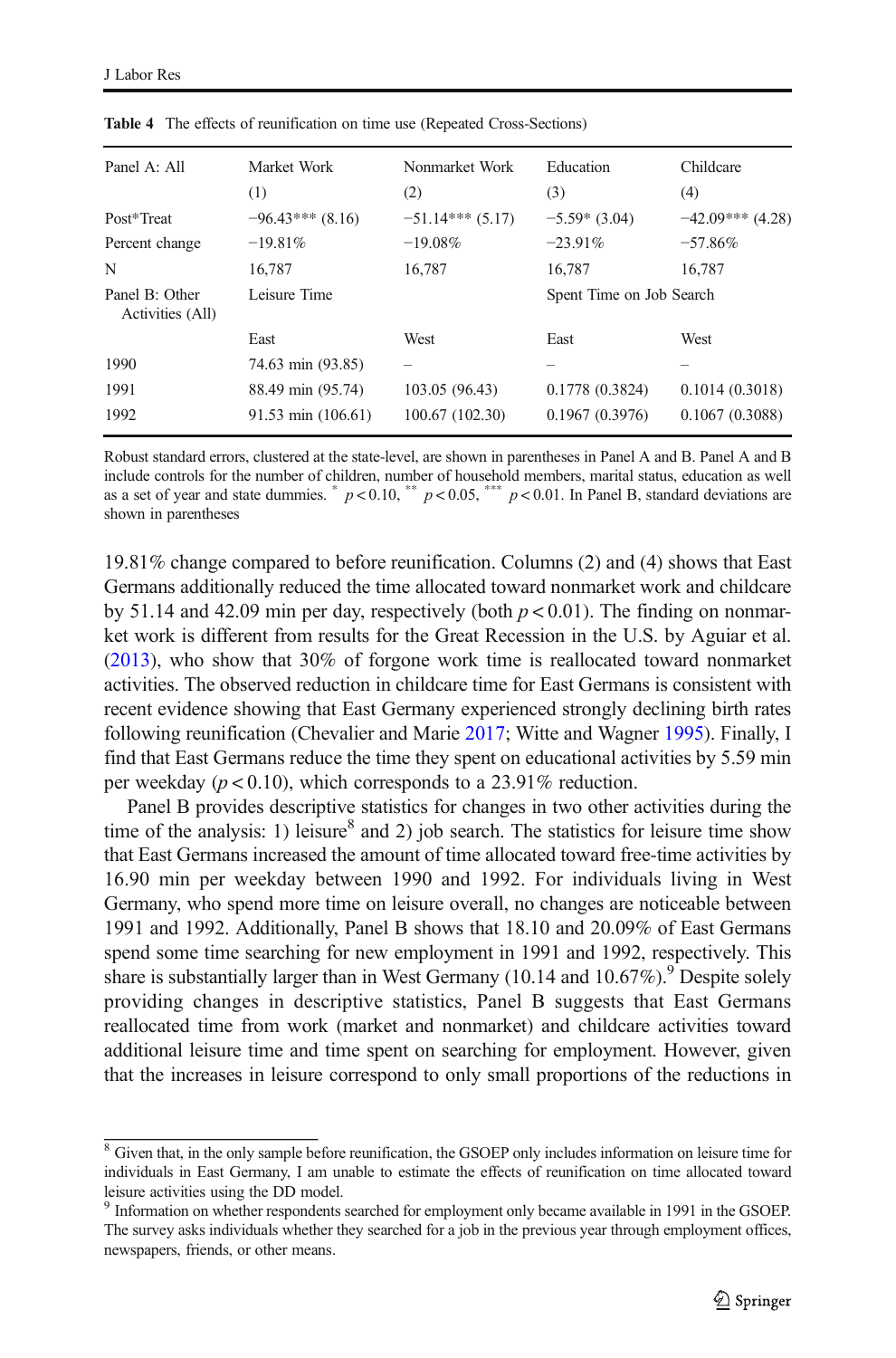work and childcare, the statistics also suggest that East Germans spent more time on activities that they did not report in the survey after reunification.

Table 5 additionally shows the results obtained from estimating the effects of reunification on time use when including individual fixed effects in the specifications. The estimates in Panel A are equivalent to those in Panel A of Table [4,](#page-12-0) with the only difference being that unobserved heterogeneity is cancelled out at the individual level rather than on average. It is noticeable that the results remain almost identical to the repeated cross-section analysis. In Panel B, I furthermore use the longitudinal nature of the GSOEP to test whether changes in time use were also observable for individuals who remained employed in all 3 years of the sample (1990 to 1992). These findings could provide some first suggestive evidence indicating whether the previously shown large changes in times use by East Germans were the result of external or internal factors of reunification. Panel B shows that the reductions in time allocated towards work (10.73 min,  $p < 0.10$ ) and childcare (7.65 min,  $p < 0.05$ ) are substantially smaller for individuals who remained employed compared to the entire sample, whereas the reduction in nonmarket time (76.59 min,  $p < 0.01$ ) is larger. East German workers also allocate 9.94 additional minutes ( $p < 0.01$ ) towards education compared to employed West Germans following reunification. The results in Panel B suggest that the large reductions in work and childcare time for the entire sample are for the most part driven by people losing their employment after reunification, but part of the changes in time use is also coming from working individuals, which might be driven by factors besides labor market outcomes.

A limitation of conditioning the sample on employment, an endogenous decision by individuals, is that it likely introduces Heckman-type sample selection, which could further complicate the identification. Thus, the results

| Panel A: All          | Market Work                                     | Nonmarket Work     | Education        | Childcare          |
|-----------------------|-------------------------------------------------|--------------------|------------------|--------------------|
|                       | (1)                                             | (2)                | (3)              | (4)                |
| Post*Treat            | $-99.58***$ (6.31)                              | $-54.11***$ (4.25) | $-4.55(2.91)$    | $-42.96***$ (3.61) |
| Percent Change        | $-20.46%$                                       | $-20.19%$          | $-19.46\%$       | $-59.05\%$         |
| N                     | 15.620                                          | 15,620             | 15,620           | 15,620             |
| Panel B: Workers Only |                                                 |                    |                  |                    |
| Post*Treat            | $-10.73*(6.05)$                                 | $-76.59***$ (4.79) | $9.94***$ (2.52) | $-7.65**$ (3.35)   |
| Percent Change        | $-2.02\%$                                       | $-29.58\%$         | 68.98%           | $-10.39\%$         |
| N                     | 11,752                                          | 11,752             | 11,752           | 11,752             |
|                       | Panel C: Workers Only (Heckman Selection Model) |                    |                  |                    |
| Post*Treat            | $-6.90(6.90)$                                   | $-79.08***$ (5.14) | 1.09(2.77)       | $-8.08**$ (3.80)   |
| Percent Change        | $-1.30\%$                                       | $-30.54\%$         | 7.56%            | $-10.97\%$         |
| N                     | 11.752                                          | 11.752             | 11.752           | 11.752             |
|                       |                                                 |                    |                  |                    |

Table 5 The effects of reunification on time use (Panel)

Robust standard errors, clustered at the state-level, are shown in parentheses. All models include controls for the number of children, number of household members, marital status, as well as a set of year and state dummies

 $p < 0.10$ , \*\*  $p < 0.05$ , \*\*\*  $p < 0.01$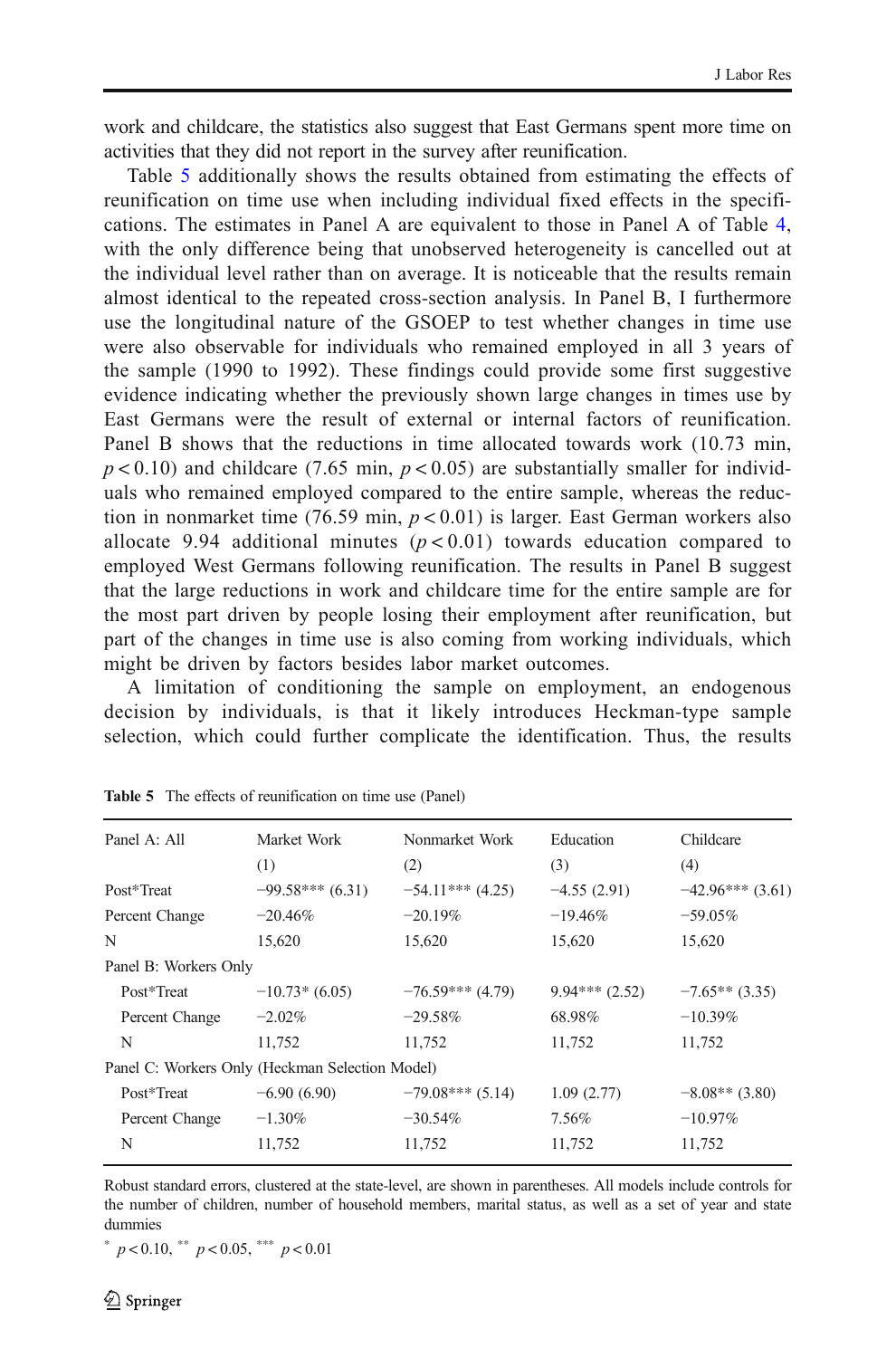in Panel B should be viewed with caution. Heckman's ([1979\)](#page-22-0) two-step sample selection model is able to correct for this potential sample selection bias by including the inverse Mill's ratio in the DD specification. The results from these additional specifications are shown in Panel C, whereas standard errors are obtained by bootstrapping with 1999 replications in order to adjust for the first step. The estimates for work time confirm the potential presence of sample selection bias in Panel B by showing a statistically insignificant reduction of only 6.90 min for East Germans who are working during the sample period. While the results for time spent on nonmarket work and childcare remain fairly similar, the Heckman model finds no effects on education time.

## Alternative DD Models

Table 6 presents results from the semiparametric DD model (Abadie [2005](#page-21-0)) and the alternative DD model introduced by Mora and Reggio ([2015](#page-22-0)). Panel A shows that the negative effects of reunification on market work time obtained from the semiparametric DD model (101.74 min,  $p < 0.01$ ) is almost identical to the result from the baseline DD model (96.43,  $p < 0.01$ ). Similarly, the observed effects on nonmarket work are consistent with the main DD effects shown in Table [4](#page-12-0). Furthermore, the semiparametric DD model finds no effects on time spent on education, while providing evidence for even larger reduction in time allocated towards childcare  $(81.14 \text{ min}, p < 0.01)$  than the main results.

The results obtained by Mora and Reggio's ([2015\)](#page-22-0) alternative DD specification, shown in Panel B, also confirm that East Germans reduced the time they allocated towards market work, nonmarket work, and childcare. These three estimates are statistically significant ( $p < 0.01$ ), but the sizes of the effects are smaller than the main DD effects. Despite the difference in magnitudes, the

|                                         | Market work<br>(1)   | Nonmarket work<br>(2) | Education<br>(3) | Childcare<br>(4)   |
|-----------------------------------------|----------------------|-----------------------|------------------|--------------------|
| Panel A: Semiparametric DD (Abadie)     |                      |                       |                  |                    |
| Post*Treat                              | $-101.74***$ (19.23) | $-56.79***(11.71)$    | $-0.23(3.71)$    | $-81.14***$ (8.01) |
| Percent Change                          | $-20.90\%$           | $-21.19%$             | $-0.98%$         | $-111.53\%$        |
| N                                       | 15.620               | 15.620                | 15.620           | 15.620             |
| Panel B: Alternative DD (Mora & Reggio) |                      |                       |                  |                    |
| Post*Treat                              | $-47.61***(7.40)$    | $-24.11***$ (4.40)    | 2.40(2.80)       | $-24.64***$ (3.90) |
| Percent Change                          | $-9.78%$             | $-9.00%$              | 10.27%           | $-33.87\%$         |
| N                                       | 15.620               | 15.620                | 15,620           | 15,620             |

Table 6 The effects of reunification on time use (Additional DD Models)

For the estimates in Panel A, the standard errors, shown in parentheses, are obtained through bootstrapping using 1999 replications. In Panel B, robust standard errors, clustered at the state-level, are shown in parentheses. All models include controls for the number of children, number of household members, marital status, as well as a set of year and state dummies

 $p < 0.10$ , \*\*  $p < 0.05$ , \*\*\*  $p < 0.01$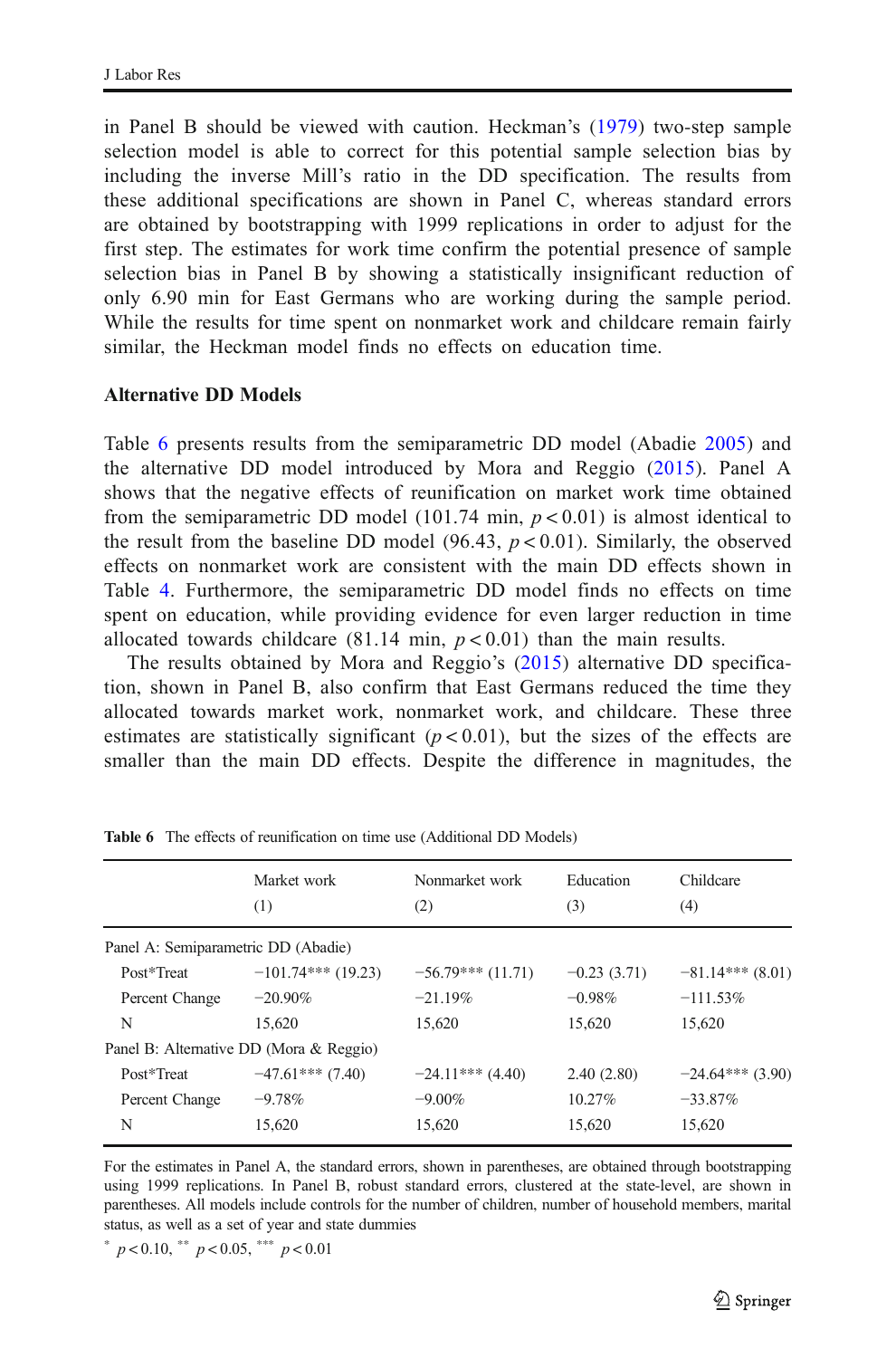results in Panel B provide additional validity for the baseline DD assumptions in the main specifications of the study.

# External Versus Internal Effects of Reunification

Table [7](#page-16-0) presents estimates from four additional specifications. For the analysis in Panel A, the sample is narrowed down to individuals who were employed prior to reunification (1990), but became unemployed in 1991 or 1992. East German "job losers" form the treatment group, while newly unemployed people in West Germany form the control group. Despite a relatively small sample size, the results from this specification can provide additional evidence for the role of external effects of reunification on time use, such as the institutional and economic changes that occurred in East Germany in 1990. Column  $(1)$  shows that work time of East German "job losers" is reduced by 42.37 additional minutes per weekday ( $p < 0.10$ ) for East Germans, which corresponds to 3.53 h per week. This suggests that East Germans potentially had more difficulty finding a new job after becoming unemployed and that other factor besides labor market conditions affected the time use of East Germans following reunification.

Panel B shows DD effects comparing changes in time use among individuals who remained employed throughout all three survey years in East (treatment group) and West Germany (control group). I find a reduction in work time by 10.92 min per weekday ( $p < 0.10$ ) and an even larger reduction in nonmarket work time of 76.72 min per weekday  $(p < 0.01)$  for "job keepers" in East Germany. Working individuals in the East also spend more time on education ( $p < 0.01$ ) and less time on childcare  $(p < 0.01)$  following reunification. Again, these findings provide evidence that external factors affected the allocation of time in East Germany after the events of 1990.

Finally, I examine whether the effects of reunification on time use differ between states that experienced larger increases in state unemployment rates (compared to the average UR increase) and those whose increases in state unemployment rates were relatively small. While average unemployment rates increased in both regions after reunification, these increases were substantially larger in East Germany. Thus, I conduct this analysis separately for the two regions using state unemployment rates, collected by the *Bundesagentur für Arbeit*. Panel C shows the estimates for East Germany, where the treatment group consists of the three states that experienced larger increases in unemployment rates (Mecklenburg-Vorpommern and Saxony-Anhalt, and Thuringia).<sup>10</sup> The estimates in Panel C indicate relative small differences in time use across the two groups of states, suggesting that changes in labor market conditions were not the only driver of time allocation changes in East Germany. Similarly, the same analysis for West Germany find no statistically significant differences in time use changes across states with larger and smaller increases in unemployment rates (Panel D). $<sup>11</sup>$ </sup>

<sup>&</sup>lt;sup>10</sup> The average increases in unemployment rates between 1990 and 1992 was 14.83 percentage points for the treatment states and 12.60 for the control states.

<sup>&</sup>lt;sup>11</sup> Treated states with above-average increases in unemployment rates are: Baden-Wuerttemberg, Bavaria, North-Rhine-Westfalia, and Rheinland-Pfalz.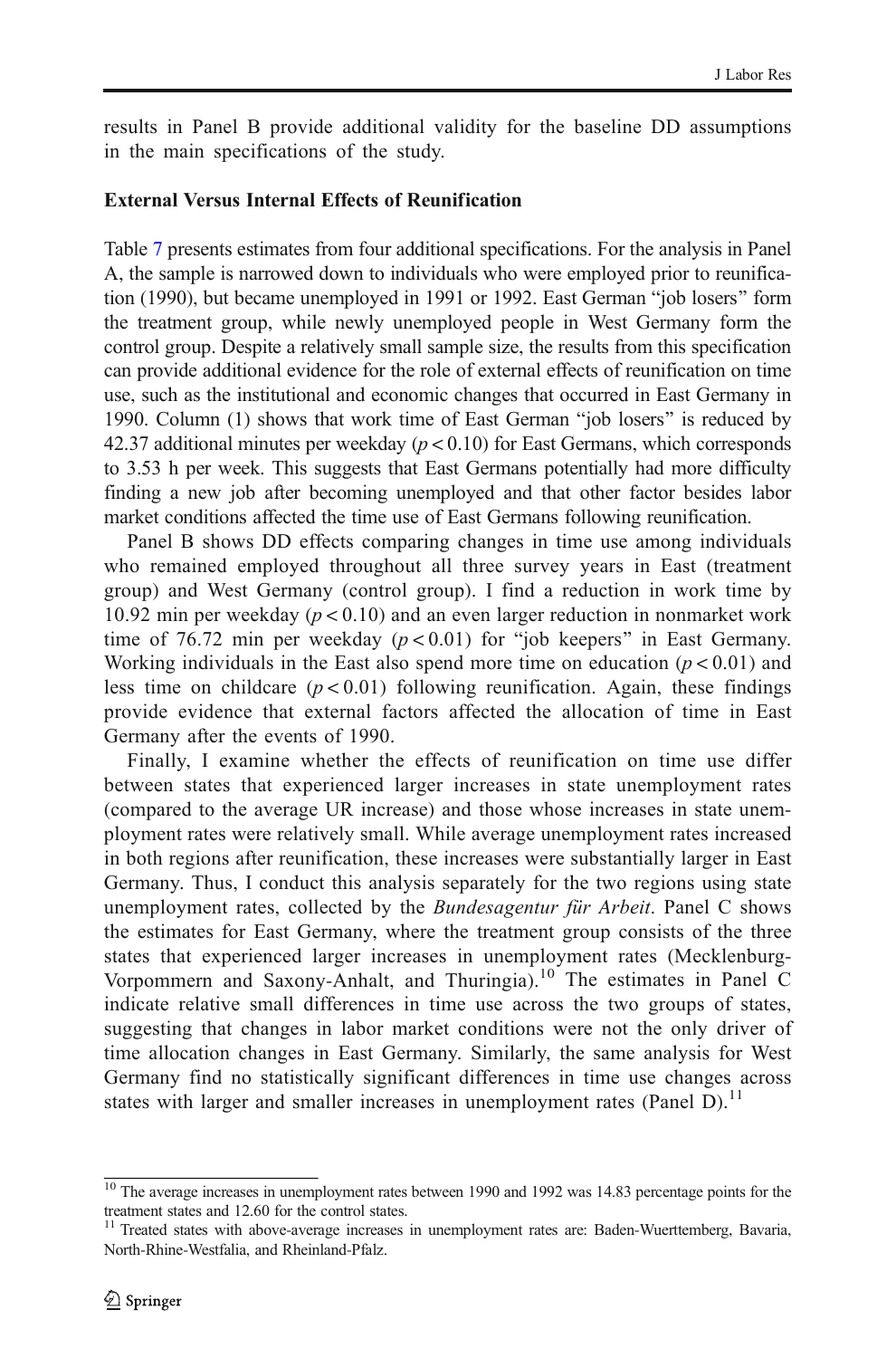<span id="page-16-0"></span>

|                                                                                        | Market work<br>$\widehat{\Xi}$                                                      | Nonnarket work<br>$\widehat{c}$                                                                                                                                                         | Education<br>$\widehat{c}$ | Childcare<br>$\widehat{\mathcal{F}}$ | Leisure<br>$\overline{5}$      |
|----------------------------------------------------------------------------------------|-------------------------------------------------------------------------------------|-----------------------------------------------------------------------------------------------------------------------------------------------------------------------------------------|----------------------------|--------------------------------------|--------------------------------|
|                                                                                        |                                                                                     |                                                                                                                                                                                         |                            |                                      |                                |
|                                                                                        | Panel A: Treatment Group: "Job Losens" (East); Control Group: "Job Losers" (West)   |                                                                                                                                                                                         |                            |                                      |                                |
| Post*Treat                                                                             | $-42.37*$ (24.67)                                                                   | $-15.35(13.02)$                                                                                                                                                                         | 25.49 (16.43)              | $-11.54(10.83)$                      | $\begin{array}{c} \end{array}$ |
| Percent Change                                                                         | $-7.99%$                                                                            | $-5.64%$                                                                                                                                                                                | 225.58%                    | 23.57%                               |                                |
| z                                                                                      | 1892                                                                                | 1892                                                                                                                                                                                    | 1892                       | 1892                                 |                                |
|                                                                                        | Panel B: Treatment Group: "Job Keepers" (East); Control Group: "Job Keepers" (West) |                                                                                                                                                                                         |                            |                                      |                                |
| Post*Treat                                                                             | $-10.92*(5.68)$                                                                     | $-76.72***$ (4.62)                                                                                                                                                                      | $10.25***$ (2.33)          | $-7.55***$ (3.15)                    |                                |
| Percent Change                                                                         | $-2.00\%$                                                                           | $-30.50%$                                                                                                                                                                               | 68.84%                     | 10.47%                               |                                |
| z                                                                                      | 9928                                                                                | 9928                                                                                                                                                                                    | 9928                       | 9928                                 |                                |
|                                                                                        |                                                                                     | Panel C: Treatment Group: States with Larger UR Increase (East); Control Group: States with Smaller UR Increase (East)                                                                  |                            |                                      |                                |
| Post*Treat                                                                             | 9.80 (10.19)                                                                        | $-18.12***$ (7.05)                                                                                                                                                                      | $-4.29(4.38)$              | $-5.50(4.97)$                        | $12.57***$ (4.58)              |
| Percent Change                                                                         | $2.06\%$                                                                            | $-6.58%$                                                                                                                                                                                | $-18.95%$                  | $-7.46\%$                            | 16.70%                         |
| z                                                                                      | 5912                                                                                | 5912                                                                                                                                                                                    | 5912                       | 5912                                 | 5912                           |
|                                                                                        |                                                                                     | Panel D: Treatment Group: States with Larger UR Increase (West); Control Group: States with Smaller UR Increase (West)                                                                  |                            |                                      |                                |
| Post*Treat                                                                             | $-8.74(8.64)$                                                                       | $-0.09(5.55)$                                                                                                                                                                           | $-3.59(4.10)$              | 2.68 (6.31)                          |                                |
| Percent Change                                                                         | $-2.41%$                                                                            | $0.00\%$                                                                                                                                                                                | $-19.27%$                  | $-6.76%$                             |                                |
| Z                                                                                      | 2<br>591                                                                            | 5912                                                                                                                                                                                    | 5912                       | 5912                                 |                                |
| well as a set of year and state dummies<br>$p < 0.10$ , ** $p < 0.05$ , *** $p < 0.01$ |                                                                                     | Robust standard errors, clustered at the state-level, are shown in parentheses. All models include controls for the number of children, number of household members, marital status, as |                            |                                      |                                |

 $\underline{\textcircled{\tiny 2}}$  Springer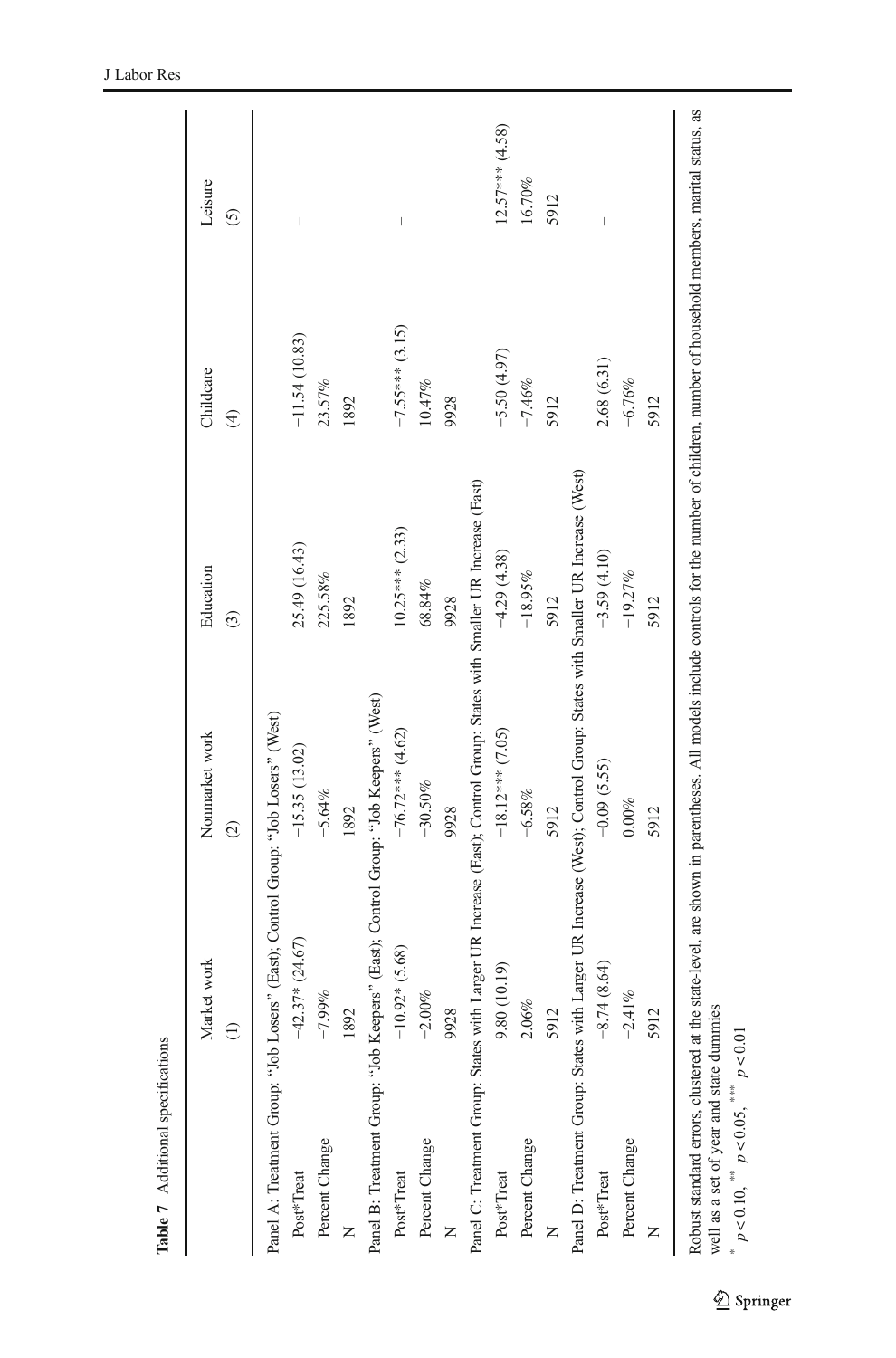|                                      | Market work             | Nonmarket<br>work      | Education              | Childcare              | N      |
|--------------------------------------|-------------------------|------------------------|------------------------|------------------------|--------|
|                                      | (1)                     | (2)                    | (3)                    | (4)                    |        |
| Male                                 | $-102.22***$<br>(9.16)  | $-46.62***$<br>(5.56)  | $-14.39***$<br>(4.31)  | $-0.28(2.59)$          | 7736   |
| Female                               | $-97.18***$<br>(8.68)   | $-61.39***$<br>(6.44)  | $-4.85(3.88)$          | $-84.04***$<br>(6.54)  | 7784   |
| Less than high school                | $-155.65***$<br>(20.82) | $-57.87***$<br>(14.69) | $-20.98*$<br>(11.69)   | $-23.78**$<br>(11.65)  | 2789   |
| High school                          | $-97.62***$<br>(7.82)   | $-50.77***$<br>(5.18)  | 2.26(3.08)             | $-44.36***$<br>(4.57)  | 10,554 |
| More than high school                | $-51.01***$<br>(17.61)  | $-69.11***$<br>(11.76) | $-4.35(5.39)$          | $-52.42***$<br>(10.98) | 2078   |
| < 40th income percentile             | $-184.88***$<br>(13.57) | $-51.09***$<br>(10.66) | $-28.37***$<br>(8.67)  | $-86.62***$<br>(10.10) | 6670   |
| 40th–80th income percentile          | $-38.69**$<br>(19.79)   | $-65.51***$<br>(20.89) | 9.97 (8.39)            | 18.31 (17.70)          | 2990   |
| >80th income percentile              | 8.75 (11.30)            | $-84.34***$<br>(10.18) | 1.32(4.29)             | $-11.58(7.09)$         | 5960   |
| Age 18-29                            | $-77.36***$<br>(15.50)  | $-57.19***$<br>(8.15)  | $-61.87***$<br>(10.36) | $-62.94***$<br>(10.91) | 4142   |
| Age 30-45                            | $-76.35***$<br>(10.20)  | $-69.25***$<br>(7.50)  | 13.52***<br>(3.68)     | $-62.21***$<br>(6.91)  | 6103   |
| Age 46-64                            | $-146.50***$<br>(11.58) | $-29.29***$<br>(8.39)  | $8.11***$ (2.59)       | $-2.74(2.90)$          | 5375   |
| Agriculture/Energy/Mining            | $-26.62(54.03)$         | $-36.35***$<br>(15.61) | 12.09 (11.70)          | $-3.47(10.74)$         | 835    |
| Manufacturing/Construction -80.18*** | (10.00)                 | $-36.45***$<br>(6.73)  | 16.18***<br>(3.75)     | 3.89 (3.92)            | 4276   |
| Trade/Transport                      | $-19.14(11.69)$         | $-57.64***$<br>(11.17) | 7.12 (4.46)            | 5.12 (6.46)            | 2201   |
| Services                             | $-22.25**$ (8.89)       | $-61.38***$<br>(7.73)  | $12.44***$<br>(4.10)   | 1.11(5.45)             | 3495   |

<span id="page-17-0"></span>Table 8 The effects of reunification on time use across population subgroups

Robust standard errors, clustered at the state-level, are shown in parentheses in Panel A and B. All models in Panel A and B include controls for the number of children, number of household members, marital status, as well as a set of year and state dummies.  $p < 0.10$ ,  $p < 0.05$ ,  $p < 0.01$ 

# Heterogeneous Effects on Time Use

Next, I examine whether the institutional and economic changes that occurred in East Germany differently affected time use of various subgroups of the population. The effects across gender as well as different education, age, income, and occupation groups are presented in Table 8. The gender results indicate that both males and females reduced their work time similarly. However, differences in other time categories are noticeable. East German men experience a larger reduction in education time, while women reduce more time allocated toward nonmarket work activities. The biggest difference is found for time spent on childcare: while men do not alter their childcare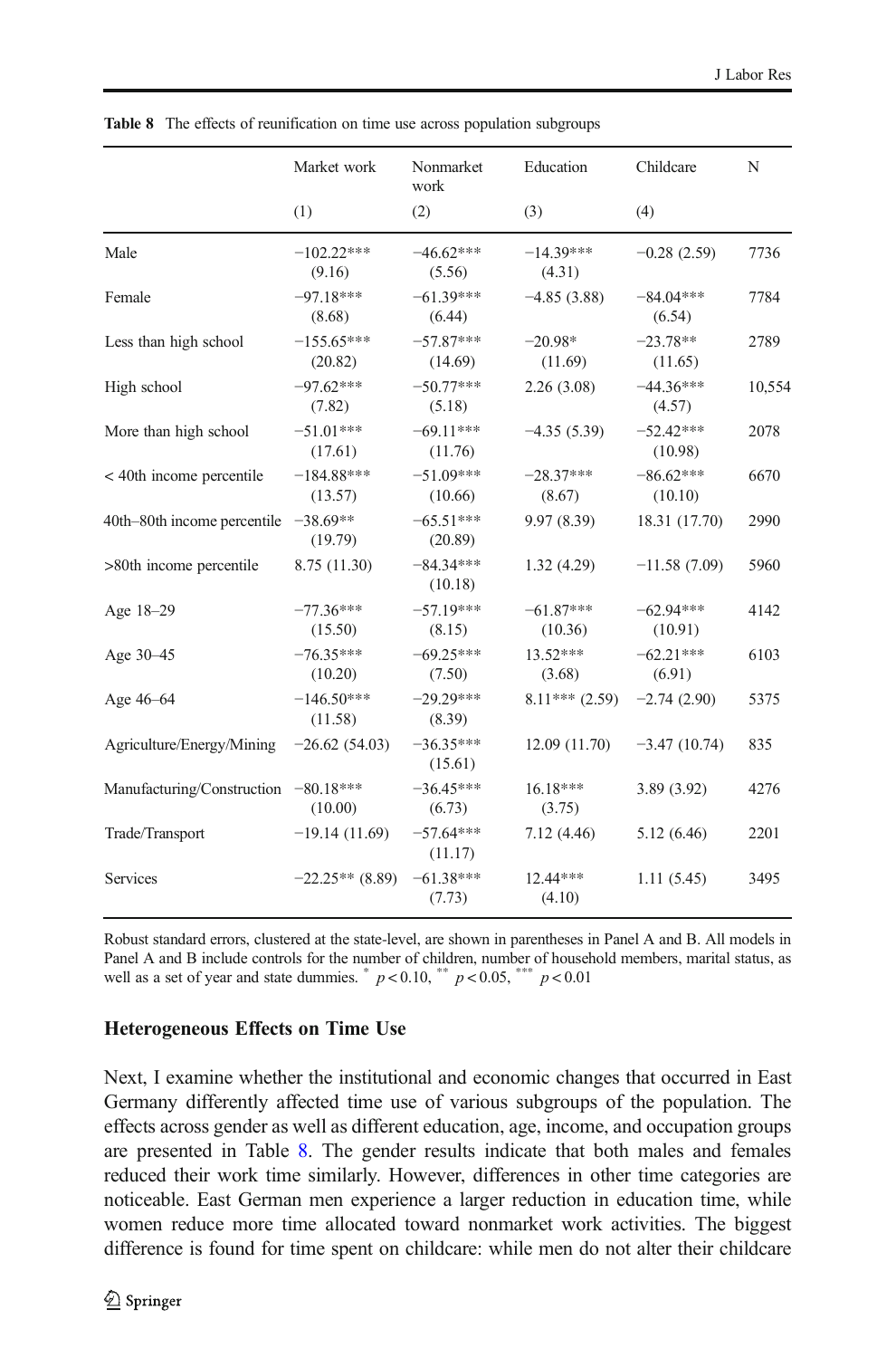|                            | Change in leisure time in<br>East Germany (1990 to 1992) | Share of job searchers in East Germany |                |
|----------------------------|----------------------------------------------------------|----------------------------------------|----------------|
|                            |                                                          | 1991                                   | 1992           |
| Male                       | 16.58 min                                                | 0.2051(0.4039)                         | 0.2222(0.4159) |
| Female                     | 17.98 min                                                | 0.1575(0.3644)                         | 0.1802(0.3845) |
| Less than high school      | 13.70 min                                                | 0.1085(0.3116)                         | 0.0830(0.2764) |
| High school                | 18.14 min                                                | 0.1883(0.3911)                         | 0.2131(0.4096) |
| More than high school      | 24.11 min                                                | 0.1890(0.3922)                         | 0.2021(0.4027) |
| $<40$ th income $%$        | 36.45 min                                                | 0.1008(0.3011)                         | 0.0774(0.2674) |
| 40th–80th income $%$       | 9.77 min                                                 | 0.1861(0.3893)                         | 0.2824(0.4504) |
| $>80$ th income %          | $-4.04$ min                                              | 0.3333 (0.4718)                        | 0.2909(0.4545) |
| Age 18-29                  | 12.73 min                                                | 0.1912(0.3935)                         | 0.2063(0.4050) |
| Age 30–45                  | 10.61 min                                                | 0.2158(0.4115)                         | 0.2388(0.4265) |
| Age 46–64                  | 30.94 min                                                | 0.1292(0.3357)                         | 0.1501(0.3574) |
| Agriculture/Energy/Mining  | 13.50 min                                                | 0.1131(0.3173)                         | 0.1576(0.3654) |
| Manufacturing/Construction | $-0.90$ min                                              | 0.2125(0.4093)                         | 0.2784(0.4486) |
| Trade/Transport            | 7.98 min                                                 | 0.2736(0.4463)                         | 0.2484(0.4325) |
| <b>Services</b>            | $10.60$ min                                              | 0.2485(0.4325)                         | 0.3238(0.4683) |

<span id="page-18-0"></span>Table 9 Changes in Leisure and Job Search Activities for East Germans

Standard deviations are shown in parentheses

participation, East German women reduce their childcare time by 84.04 min per weekday compared to women in West Germany following reunification.

Individuals without a completed high school degree have the largest reduction of market work time (155.65 min per weekday), while those who obtained additional schooling after completing high school experience the smallest decline (51.01 min). This suggest that reunification had the largest effects on the labor market outcomes of low educated East Germans. Consistent with this, I find the largest reductions in market work time for low-income individual (below 40th income percentile). On average, this group works 184.88 min less per weekday compared to low-income respondents from West Germany. Individuals in the low-income group also reduce their childcare time the most, while also spending 28.37 less minutes on educational activities each weekday.

Table [8](#page-17-0) also shows that the effects on market work time are largest for respondents above 45 years of age (146.50 min), a group for which the analysis also finds the smallest reductions in nonmarket work and childcare, as well as an increase in time allocated toward education. When examining differences in time use across occupation groups, the results indicate that individuals working in manufacturing and construction experienced the greatest drop in market work time, while workers in trade, transportation, and service have the largest decline in nonmarket work time.

In addition to the analysis of heterogeneous effects of reunification on time use, Table 9 provides descriptive changes in leisure time and in job search activities for the same subgroups in East Germany. For leisure time, the statistics show the change in the average time each subgroup spends on leisure activities between 1990 and 1992. It is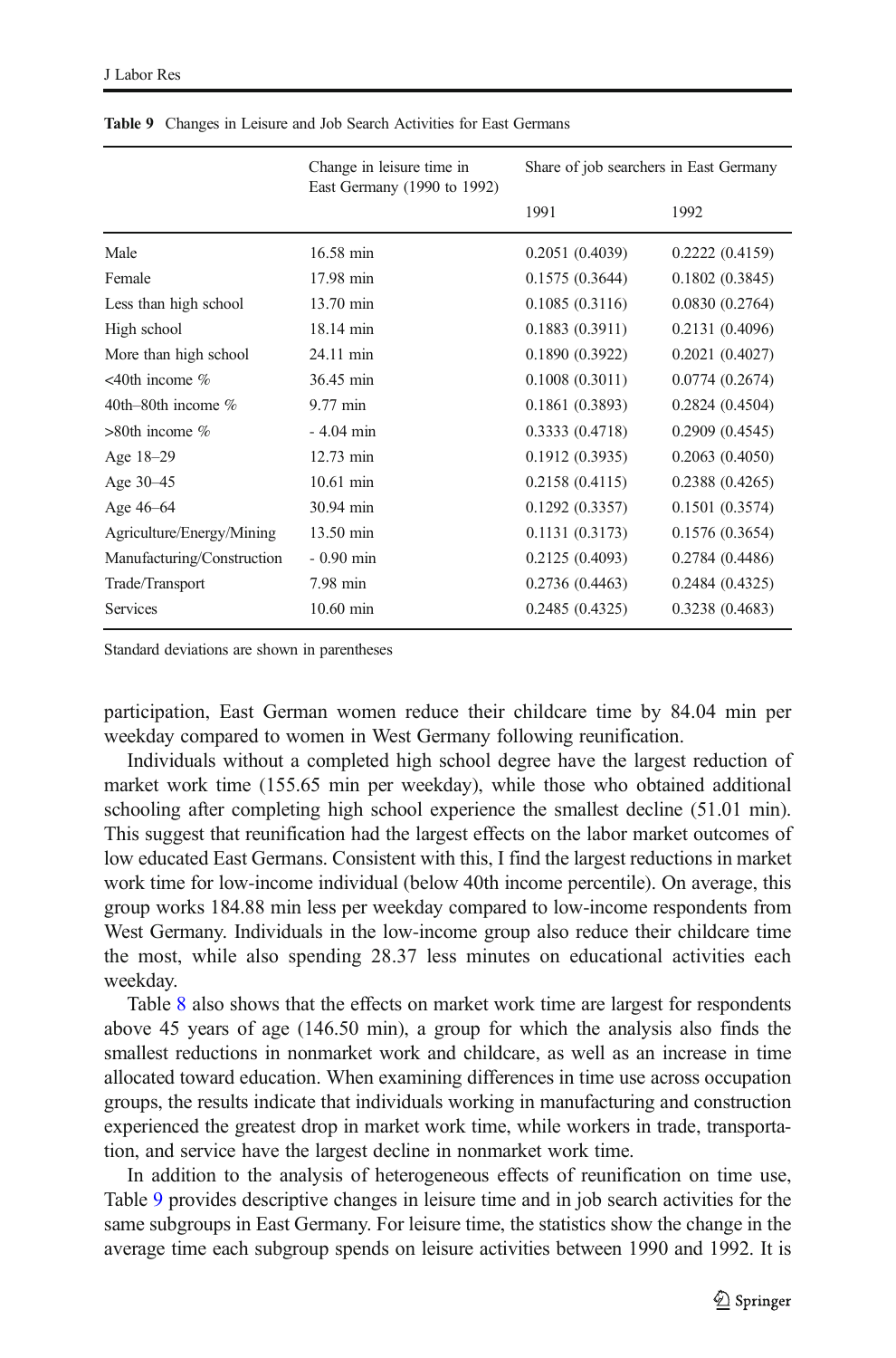<span id="page-19-0"></span>noticeable that East Germans in the lowest income group experienced the largest increase in leisure time (36.45 min per weekday), followed by individuals between the ages 46 and 64 (30.94 min). Given that Table [8](#page-17-0) indicated that these two groups experienced substantial reduction in market work time, Table [9](#page-18-0) provides suggestive evidence that East Germans reallocated foregone market work time toward additional time spent on leisure activities. Interestingly, individuals in the two highest income groups have higher shares of individuals reporting that they have looked for new employment after reunification compared to the low-income group. The statistics on job search also show that East Germans above age 45 are, despite experiencing larger reductions in market work time, less likely to search for new employment than younger people. A possible explanation for this is that older individuals, who have lived their entire lives in a socialist system, are discouraged about finding new employment in the new economic system.

## Trends in Time Use Between East and West Germany (1990–2000)

The previous section provided evidence that German Reunification significantly altered the time use of people living in East Germany. Next, I examine whether there was any convergence in time use of East Germans to time use of people in West Germany following the switch from socialism to capitalism and the several other changes that occurred in 1990. In order to compare trends between the two regions, I use data for the years 1990 to 2000, which provides information from one sample prior to reunification and for 10 years after reunification. Given that the initial economic shock in East Germany following reunification slowed down in the mid-1990s (Hunt [2008\)](#page-22-0), this analysis can provide further evidence whether the previously observed changes in East



Fig. 1 Time use ratios (East Germany / West Germany)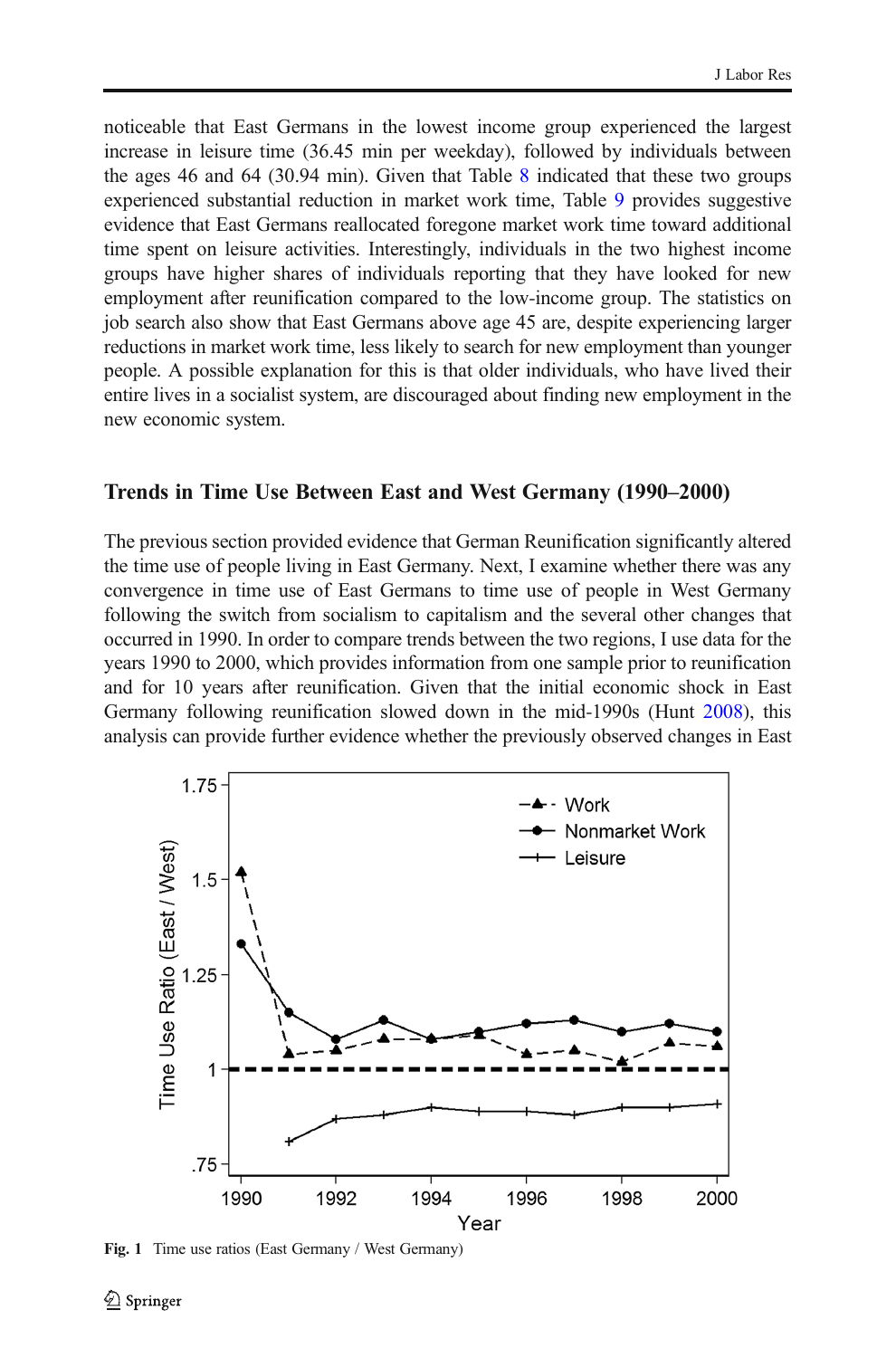German time use are mainly driven by the large economic downturn or by the transition away from the communist ideology.

Figure [1](#page-19-0) presents time use ratios (average time spent by East Germans divided by average time spent by West Germans) for market work, nonmarket work and leisure. The picture shows that East German time use became much closer to its West German counterpart following reunification and throughout the 1990s. East Germans still spend more time on market and nonmarket work, while enjoying less leisure time, the gap significantly narrowed following reunification. This convergence is mainly driven by the previously observed changes in time allocation in East Germany since time use remained similar in West Germany throughout the 1990s.

# **Conclusions**

This study provides new evidence on how people alter their time use following the onset of large economic and institutional changes, a research questions that has previously not received much attention. The analysis examines effects of the German Reunification, an event that brought upon dramatic changes to the lives of East Germans and offers a setting close to a "natural" experiment. By using data from the GSOEP, the study finds significant reductions in market work time for individuals living in East Germany following reunification. Additionally, I find that East Germans reduce the time they allocate on nonmarket work activities and on childcare, while allocating more time on leisure activities.

When comparing trends in time use between East and West Germany, the study provides evidence for a convergence in time spent on several activities during the 1990s, which is mainly driven by changes in time use in East Germany. Hunt ([2008](#page-22-0)) states that reunification can be considered a success in terms of improving the standard of living were it not for the problems with the labor market. My findings confirms this. East Germans started spending similar amount of time on leisure activities after 1990. Given that East Germans were working more and had less leisure time, this alone could be considered an improvement in social welfare if individuals value having a certain amount of leisure time. Schulze Buschoff [\(1997\)](#page-22-0) provide evidence for this by showing that preferences for time spent at work among working people in East Germany declined after 1990 and became closer to preferences the preferences of West Germans. Similarly, Hunt ([2008](#page-22-0)) points out that there was an immediate desire to purchase West German goods following reunification among East Germans who became exposed to a new cultural environment following the changes of 1990. While this suggests that reunification affected cultural and social values, it should be noted that, despite the fact that East Germans were working longer hours before reunification, productivity levels were far lower than in West Germany. Rather than leading to changes in time preferences, the dramatic changes in 1990 could have changed expected levels of work efforts in East Germany. Given that legal working weeks remained higher in East Germany throughout the 1990s and changes in working time policies were only implemented many years after reunification, the role of these policies in explaining the findings of this paper are likely relatively small.

When evaluating the overall welfare implications of reunification, however, the negative effects on labor market outcomes should also be considered. While GDP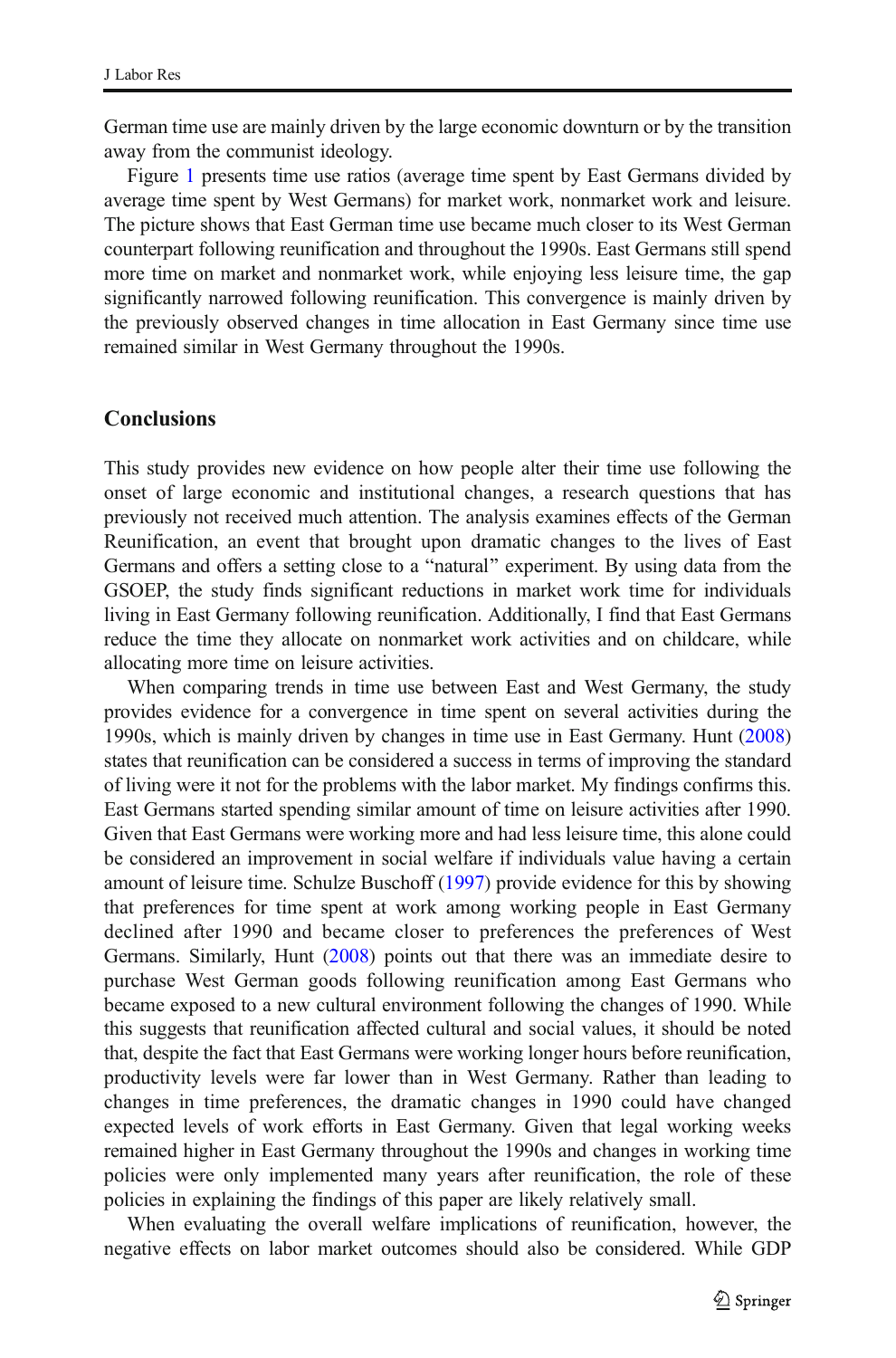<span id="page-21-0"></span>per capital and disposable income per worker increased substantially in East Germany reaching 66 and 83% their West German counterpart by 1995, respectively, unemployment rates is East Germany remained very high throughout the early 1990s. The improvements in quality of life for some individuals in East Germany after the region left the highly inefficient Socialist regime came at a cost for others. Thus, while the observed changes in time trends across the two regions in itself should not be considered problematic, policymakers should think about ways to avoid large economic shocks for transition economies following large structural changes to the system.

The findings suggest that large economic and institutional transitions strongly impact the everyday lives of people. The observed decline in nonmarket work time by East Germans following reunification is different from findings by Aguiar et al. (2013) for the Great Recession in the U.S., which show that around 30% of foregone market work time is reallocated toward more time spent on nonmarket work. Potential explanations for the observed decline in nonmarket work and childcare in this study could be increases in economic uncertainty and overall stress for East Germans after being confronted with sudden economic and social changes. A task for future research should be to further examine mechanisms through which economic and institutional changes influence people's time allocation. This could help guide policymakers on how to reduce any potential losses in productivity and well-being during transition phases.

Acknowledgements I would like to thank Barry Hirsch as well as an anonymous referee for helpful comments and feedback on earlier versions of the paper.

Funding The author declares that he has received no funding to conduct the research.

#### Compliance with Ethical Standards

Conflict of Interest The author declares that he has no conflicts of interest.

Open Access This article is distributed under the terms of the Creative Commons Attribution 4.0 International License (http://creativecommons.org/licenses/by/4.0/), which permits unrestricted use, distribution, and reproduction in any medium, provided you give appropriate credit to the original author(s) and the source, provide a link to the Creative Commons license, and indicate if changes were made.

#### **References**

Abadie A (2005) Semiparametric Difference-in-Differences Estimators. Rev Econ Stud 72:1–19

- Aguiar M, Hurst E (2007) Measuring Trends in Leisure: The Allocation of Time over Five Decades. Q J Econ 2007:969–1006
- Aguiar M, Hurst E, Karabarbounis L (2013) Time Use During the Great Recession. Am Econ Rev 103(5): 1664–1696
- Becker GS (1965) A Theory of the Allocation of Time. Econ J 75(299):493–517
- Burda MC, Hunt J (2001) From Reunification to Economic Integration: Productivity and the Labor Market in Eastern Germany. Brook Pap Econ Act 2001(2):1–92
- Chevalier A, Marie O (2017) Economic Uncertainty, Parental Selection, and Children's Educational Outcomes. J Polit Econ 125:393–430
- Eberstadt N (1994) Demographic Shocks after Communism: Eastern Germany, 1989–93. Popul Dev Rev 20(1):137–152